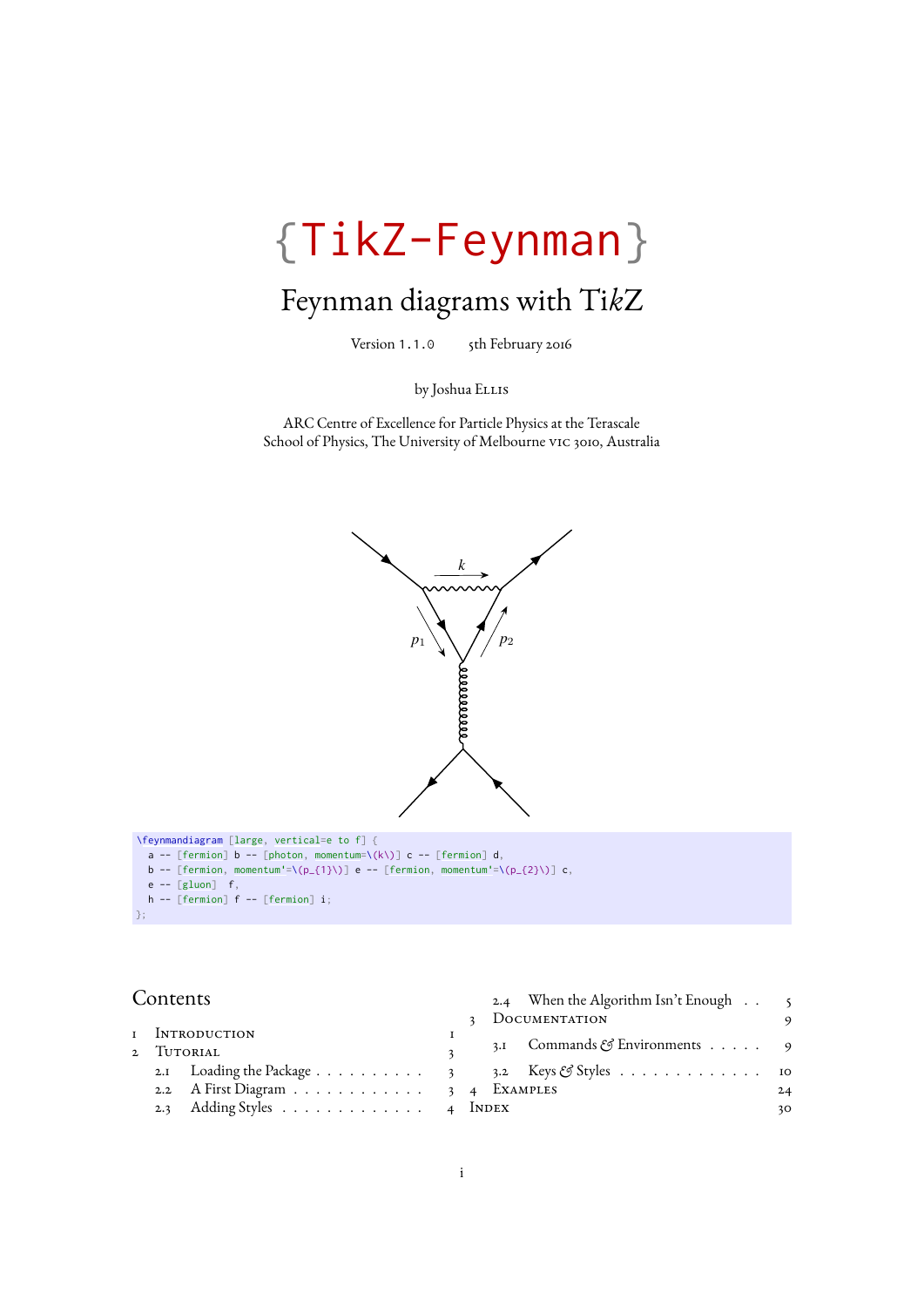## <span id="page-1-0"></span>1 Introduction

TikZ-Feynman provides a new way to draw Feynman diagrams in L<sup>AT</sup>EX that does not rely on external programs and uses a clear extensible syntax.

If you use Ti*k*Z-Feynman in an academic setting, please cite:

J. Ellis, 'TikZ-Feynman: Feynman diagrams with TikZ', [\(2016\),](http://arxiv.org/abs/1601.05437) arXiv:[1601.05437 \[hep-ph\]](http://arxiv.org/abs/1601.05437)

Feynman diagrams provide a description of interactions of subatomic particles in a form that is clearer and more succinct than the corresponding mathematical description. They were introduced by Feynman and first appear in his paper 'Space-Time Approach to Quantum Electrodynamics' [\[2\]](#page-32-0). Since then, LHFX has become widely used to type-set scientific papers and currently, two leading methods of drawing Feynman diagrams in LATEX are [feynMF](https://www.ctan.org/pkg/feynmf)/feynMP [\[3\]](#page-32-1) and [AxoDraw](https://www.ctan.org/pkg/axodraw) [\[4\]](#page-32-2), with the latter also featuring a gui front-end called [JaxoDraw](http://jaxodraw.sourceforge.net) [\[5,](#page-32-3) [6\]](#page-32-4).

Both feynMF/feynMP and AxoDraw have quite complicated syntax. As an example, the code to generate an  $\ell\ell \to \ell\ell$ scattering Feynman diagram in each package is:

| feynMF/feynMP                                                    | TikZ-Feynman                             |  |
|------------------------------------------------------------------|------------------------------------------|--|
| $\begin{bmatrix} \frac{f_m f_{\text{max}}}{40,30} \end{bmatrix}$ | \feynmandiagram [horizontal=a to b] {    |  |
| \fmfpen{thick}                                                   | $i1 -$ [fermion] a -- [fermion] i2,      |  |
| $\lfloor \text{fmfleft}[i1, i2] \rfloor \rfloor$                 | $a --$ [photon] b,                       |  |
| $\lfloor \frac{\text{fm}}{\text{mfright}} \rfloor$ 01,02         | $f1 - -$ [fermion] b -- [fermion] $f2$ , |  |
| $\mathcal{F}_{\text{mf}}\$ fermion } { i1, v1, o1 }              | $\}$ ;                                   |  |
| $\mathcal{F}_{\text{mf}}\$ fermion } { i2, v2, o2 }              |                                          |  |
| \fmf{photon,label=\$q\$}{v1,v2}                                  |                                          |  |
| $\lfloor \frac{1}{v^2} \rfloor$                                  |                                          |  |
| \end{fmfchar*}                                                   |                                          |  |
|                                                                  |                                          |  |

The learning curves for both AxoDraw and feynMF/feynMP are quite steep, and although this is partly resolved by using JaxoDraw, this requires an external program. In addition, the creation of Feynman diagrams in feynMF/feynMP requires further processing outside of ETFX.

Ti*k*Z-Feynman on the other hand uses a clear syntax and delegates the positioning of vertices to algorithms originally developed by Hu [\[7\]](#page-32-5), and Peter and Kozo [\[8\]](#page-32-6), both of which were implemented into Ti*k*Z by Pohlmann [\[9\]](#page-32-7). Since Ti*k*Z-Feynman is built on Ti*k*Z, users can harness the power and extensibilty of Ti*k*Z [\[10\]](#page-32-8) making it easy to extend to accommodate individual needs. In order to produce more complicated diagrams, relative or absolute positioning of vertices can also be used in Ti*k*Z-Feynman so that any diagram can be generated with relative ease.

TikZ-Feynman is made available through the Comprehensive T<sub>E</sub>X Archive Network (CTAN)<sup>[1](#page-1-1)</sup> and can also be downloaded from the [project page](http://www.jpellis.me/projects/tikz-feynman)<sup>[2](#page-1-2)</sup>. The project is open source and contributions are welcome. The management ofbugs and feature requests is done at [Github](https://github.com/JP-Ellis/tikz-feynman)<sup>[3](#page-1-3)</sup>.

Ti*k*Z-Feynman's versioning will approximately follow [semantic versioning.](http://semverg.org) This means that changes in the third number (1.0.0 to 1.0.1) will consist of bug fixes and very minor changes but they should not change the output otherwise[4](#page-1-4) . Changes in the second number (1.0.0 to 1.1.0) will consist of new features but everything should be backwards compatible. Finally, changes in the first number (1.0.0 to 2.0.0) indicates a major change in the package and code written for 1.0.0 is not guaranteed to work on 2.0.0. The intended version of this package to use should be indicated when the package is loaded with \usepackage[compat=x.y.z]{tikz-feynman} so the user may be informed of any discrepancyx. If needed, earlier versions may be downloaded from the [project page](http://www.jpellis.me/projects/tikz-feynman)<sup>[5](#page-1-5)</sup>.

<span id="page-1-1"></span><sup>&</sup>lt;sup>I</sup><https://ctan.org/pkg/tikz-feynman>

<span id="page-1-2"></span><sup>2</sup> <http://www.jpellis.me/projects/tikz-feynman>

<span id="page-1-3"></span><sup>3</sup> <https://github.com/JP-Ellis/tikz-feynman>

<span id="page-1-4"></span><sup>4</sup>That is, with the exception of the bug that they are fixing.

<span id="page-1-5"></span><sup>5</sup> <http://www.jpellis.me/projects/tikz-feynman>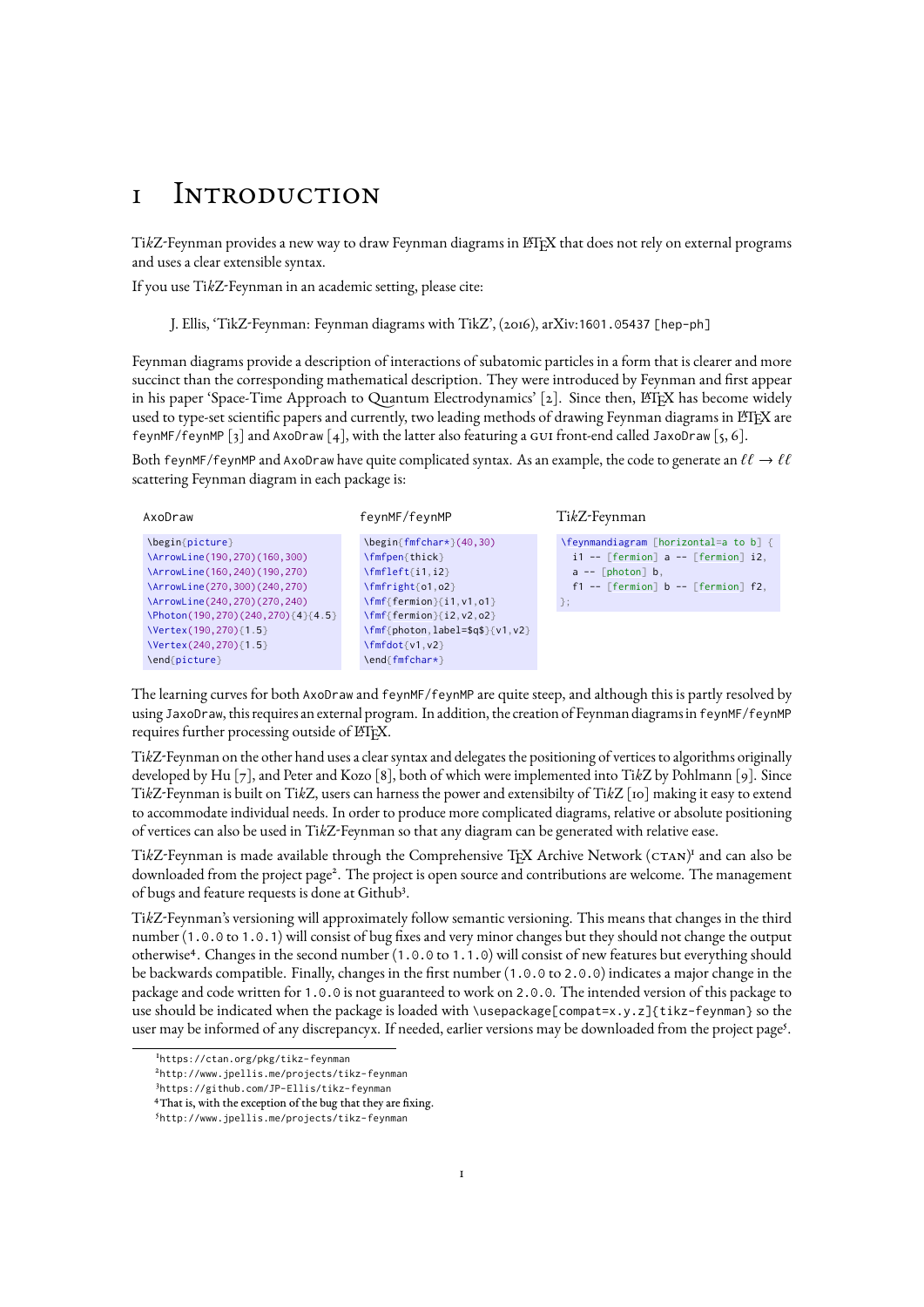### **LICENCE**

This *documentation* may be redistributed and/or modified under the terms of the gnu General Public License as published by the Free Software Foundation, either version 3 of the License, or (at your option) any later version.

The *code of this package* may be distributed and/or modified under the conditions of the LATEX Project Public License, either version 1.3 of this license or (at your option) any later version.

This work has the LPPL maintenance status 'maintained'.

The Current Maintainer of this work is Joshua Ellis.

This package is distributed in the hope that it will be useful, but WITHOUT ANY WARRANTY; without even the implied warranty of merchantability or fitness for a particular purpose.

### **ACKNOWLEDGEMENTS**

The original proof-of-concept for using Ti*k*Z to draw Feynman diagrams was done by the user ['Jake'](http://tex.stackexchange.com/users/2552) on the TEX StackExchange. His original answer can be viewed at: <http://tex.stackexchange.com/a/87395/26980>.

I must also thank all the people who have used the development versions of Ti*k*Z-Feynman and offered suggestions to improve it and found bugs for me to fix.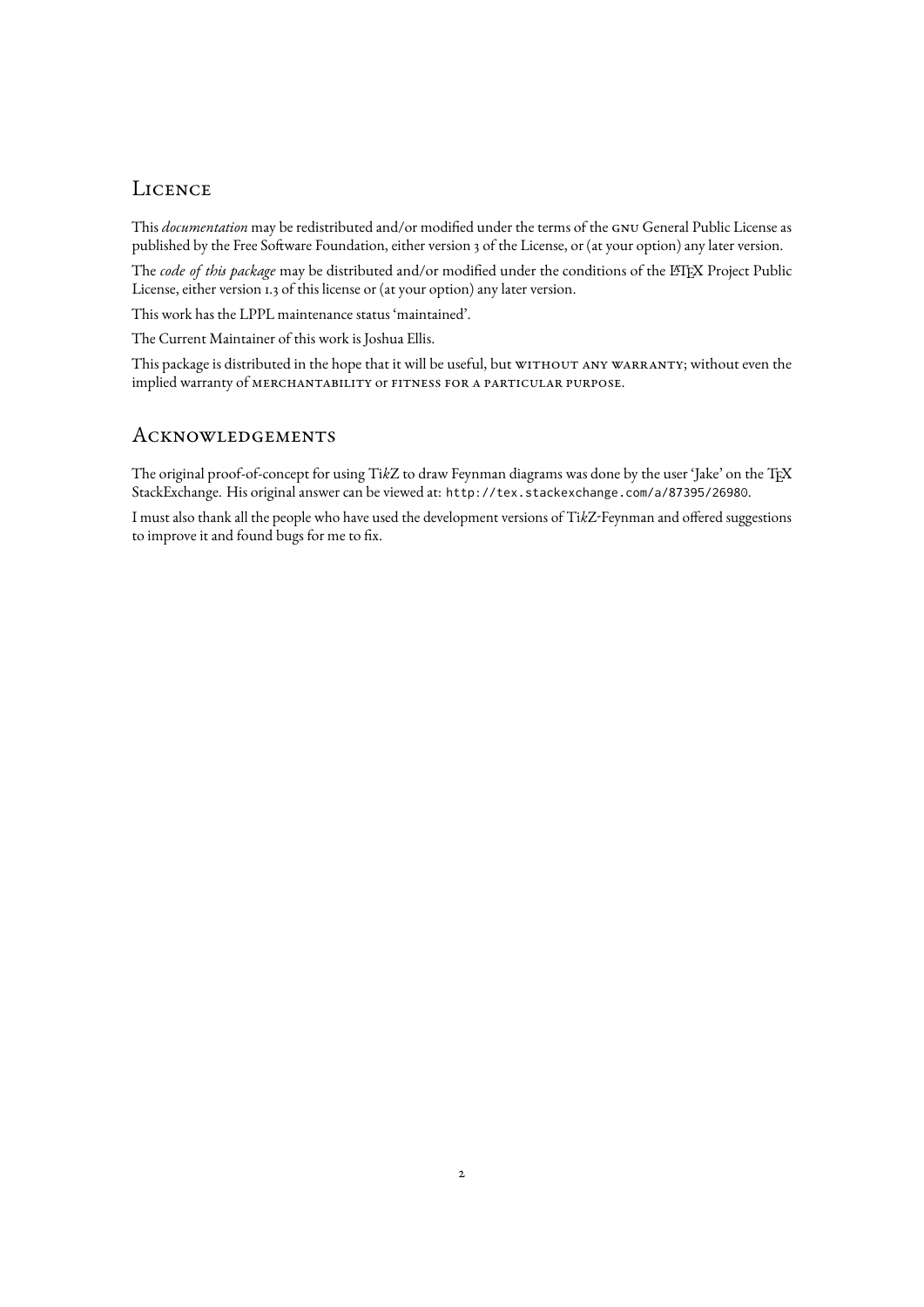## <span id="page-3-0"></span>2 TUTORIAL

### <span id="page-3-1"></span>2.1 Loading the Package

After installing the package, the Ti*k*Z-Feynman package can be loaded with \usepackage{tikz-feynman} in the preamble. It is recommend that you also specify the version of Ti*k*Z-Feynman to use with the optional package argument compat: \usepackage[compat=1.1.0]{tikz-feynman}. This ensures that any new versions of Ti*k*Z-Feynman do not produce any undesirable changes without warning.

### <span id="page-3-2"></span>2.2 A First Diagram

Feynman diagrams can be declared with the [\feynmandiagram](#page-9-0) command. It is analogous to the \tikz command from Ti*k*Z and requires a final semi-colon (;) to finish the environment. For example, a simple *s*-channel diagram is:



Let's go through this example line by line:

- Line 1 [\feynmandiagram](#page-9-0) introduces the Feynman diagram and allows for optional arguments to be given in the brackets [(options)]. In this instance, [horizontal=](#page-12-1)a to b orients the algorithm outputs such that the line through vertices a and b is horizontal.
- Line 2 The left fermion line is drawn by declaring three vertices (i1, a and i2) and connecting them with edges --. Just like the [\feynmandiagram](#page-9-0) command above, each edge also take optional arguments specified in brackets  $[\langle \text{options} \rangle]$ . In this instance, we want these edges to have arrows to indicate that they are fermion lines, so we add the [fermion](#page-19-0) style to them.

As you will see later on, optional arguments can also be given to the vertices in exactly the same way.

- Line 3 This edge connects vertices a and b with an edge styled as a photon. Since there is already a vertex labelled a, the algorithm will connect it to a new vertex labeled b.
- Line 4 This line is analogous to line 2 and introduces two new vertices, f1 and f2. It re-uses the previously labelled b vertex.

LINE 5 Finish the declaration of the Feynman diagram. The final semi-colon (;) is important.

The name given to each vertex in the graph does not matter. So in this example, i1, i2 denote the initial particles; f1, f2 denotes the final particles; and a, b are the end points of the propagator. The only important aspect is that what we called a in line 2 is also a in line 3 so that the underlying algorithm treats them as the same vertex.

The order in which vertices are declared does not matter as the default algorithm re-arranges everything<sup>[1](#page-3-3)</sup>. For example, one might prefer to draw the fermion lines all at once, as with the following example (note also that the way we named vertices is completely different):

<span id="page-3-3"></span><sup>1</sup> It is possible for the algorithm to get a litte confused in some circumstances, but these cases should be rather rare. For some algorithms (such as the layered layout), the order in which vertices are introduces *does* matter. This is documented in section [3.2.2.](#page-13-1)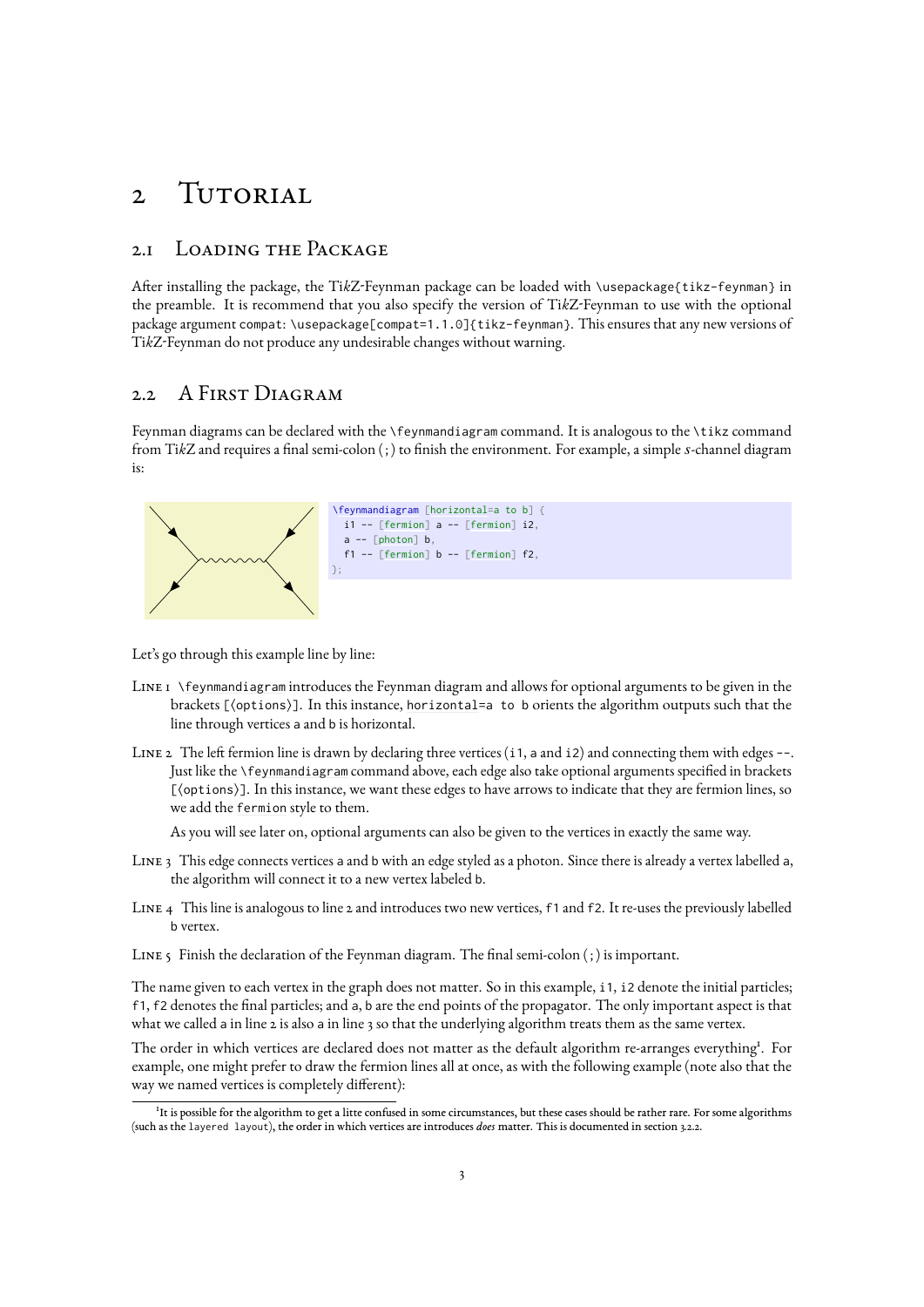

As a final remark, the calculation of where vertices should be placed is usually done through an algorithm written in Lua. As a result, LuaTEX is required in order to make use of these algorithms. If LuaTEX is not used, Ti*k*Z-Feynman will default to a more rudimentary algorithm and will warn the user instead.

### <span id="page-4-0"></span>2.3 ADDING STYLES

So far, the examples have only used the [photon](#page-19-1) and [fermion](#page-19-0) styles. The Ti*k*Z-Feynman package comes with quite a few extra styles for edges and vertices which are all documented over in section [3.](#page-9-1) As an example, it is possible to add momentum arrows with [momentum=](#page-21-0) $\langle \text{text} \rangle$ , and in the case of end vertices, the particle can be labelled with [particle=](#page-17-0) $\langle text \rangle$ . As an example, we take the generic *s*-channel diagram from section [2.2](#page-3-2) and make it a  $e^+e^- \rightarrow \mu^+$  $\mu^-$  diagram:



```
\feynmandiagram [horizontal=a to b] {
 [particle=[fermion] a -- [fermion] i2 [particle=\(e^{+}\)],
 [photon,edge label=momentum'=\(k\)] b,
 [particle=[fermion] b -- [fermion] f2 [particle=\(\mu^{-}\)],
};
```
In addition to the style keys documented below, style keys from Ti*k*Z can be used as well:



```
\feynmandiagram [horizontal=a to b] {
 [particle=[fermion, very thick] a -- [fermion, opacity=0.2] i2 [particle=\(e^{+}\)],
 photon,edge label=momentum'=[arrow style=red]\(k\)}] b,
 [particle=[fermion, opacity=0.2] b -- [fermion, very thick] f2 [particle=\(\mu^{-}\)],
};
```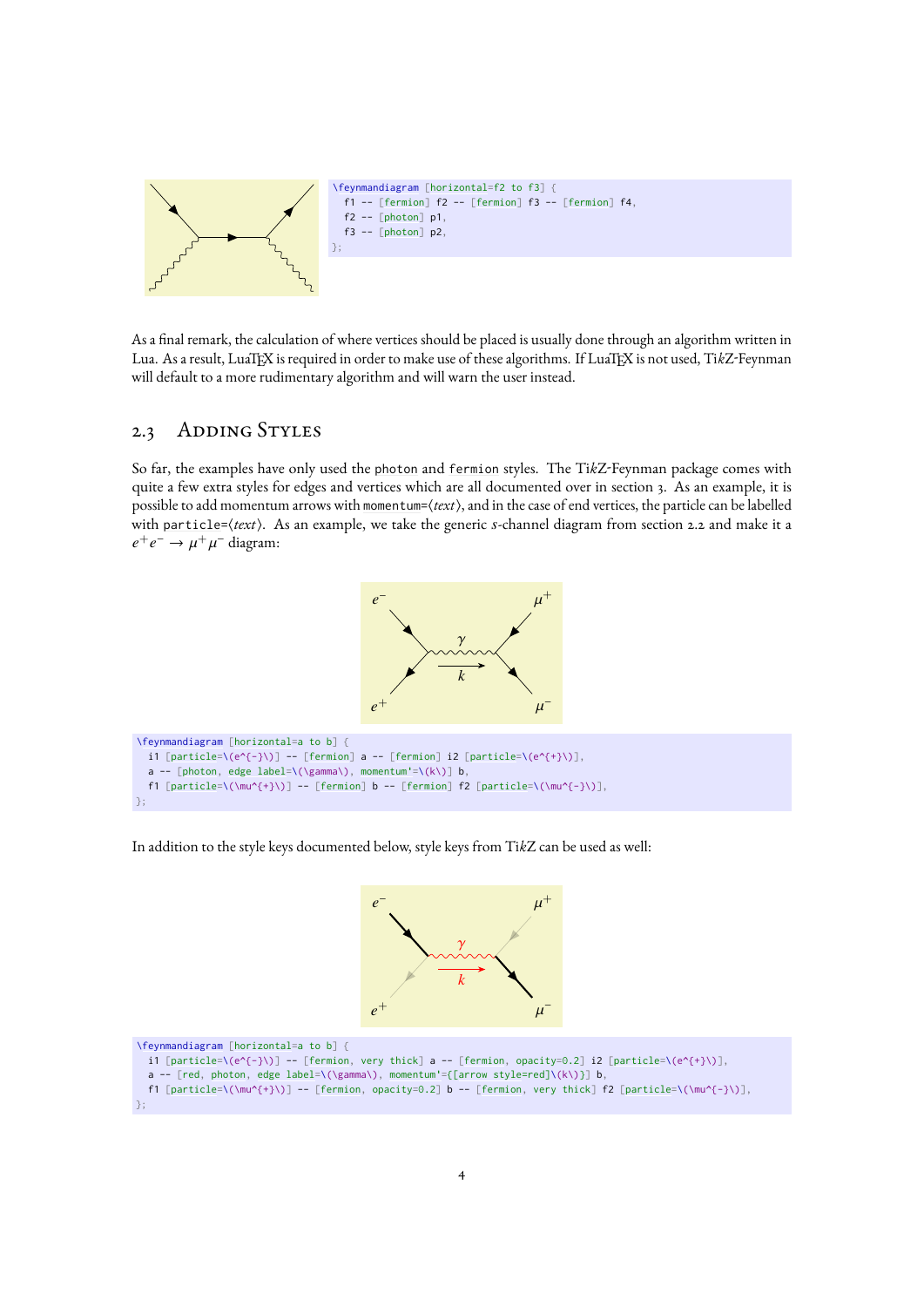For a list of all the various styles that Ti*k*Z provides, have a look at the Ti*k*[Z manual;](http://mirrors.ctan.org/graphics/pgf/base/doc/pgfmanual.pdf) it is extremely thorough and provides many usage examples.

Ti*k*Z-Feynman also supports combining styles together which can be useful in certain new models such as supersymmetry:



```
[particle=[plain,boson][anti fermion] i2 [particle=\(q\)],
 [charged scalar,edge label=\(\tilde q\)] b,
 [particle=[plain,gluon][fermion] [particle=\(q\)],
};
```
## <span id="page-5-0"></span>2.4 WHEN THE ALGORITHM ISN'T ENOUGH

By default, the [\feynmandiagram](#page-9-0) and [\diagram](#page-9-3) commands use the [spring layout](#page-14-0) algorithm to place all the edge[s](#page-5-1)<sup>1</sup>. The [spring layout](#page-14-0) algorithm attempts to 'spread out' the diagram as much as possible which—for most simpler diagrams—gives a satisfactory result; however in some cases, this does not produce the best diagram and this section will look at alternatives. There are three main alternatives:

- ADD INVISIBLE EDGES While still using the default algorithm, it is possible to force certain vertices to be closer together by adding extra edges and making them invisible through draw=none. The algorithm will treat these extra edges in the same way, but they are simply not drawn at the end;
- Use a different algorithm In some circumstances, other algorithms may be better suited. Some of the other graph layout algorithms are listed in section [3.2.2,](#page-13-1) and an exhaustive list of all algorithms and their parameters is given in the Ti*k*[Z manual;](http://mirrors.ctan.org/graphics/pgf/base/doc/pgfmanual.pdf)
- Manual placement As a last resort, very complicated or unusual diagrams will require each vertex to be manually placed.

### 2.4.1 Invisible Edges

The underlying algorithm treats all edges in exactly the same way when calculating where to place all the vertices, and the actual drawing of the diagram (after the placements have been calculated) is done separately. Consequently, it is possible to add edges to the algorithm, but prevent them from being drawn by adding draw=none to the edge style.

This is particularly useful if you want to ensure that the initial or final states remain closer together than they would have otherwise as illustrated in the following example (note that opacity=0.2 is used instead of draw=none to illustrate where exactly the edge is located).

<span id="page-5-1"></span><sup>&</sup>lt;sup>1</sup>For more details on this layout and any other graph layouts available, see section [3.2.2](#page-13-1)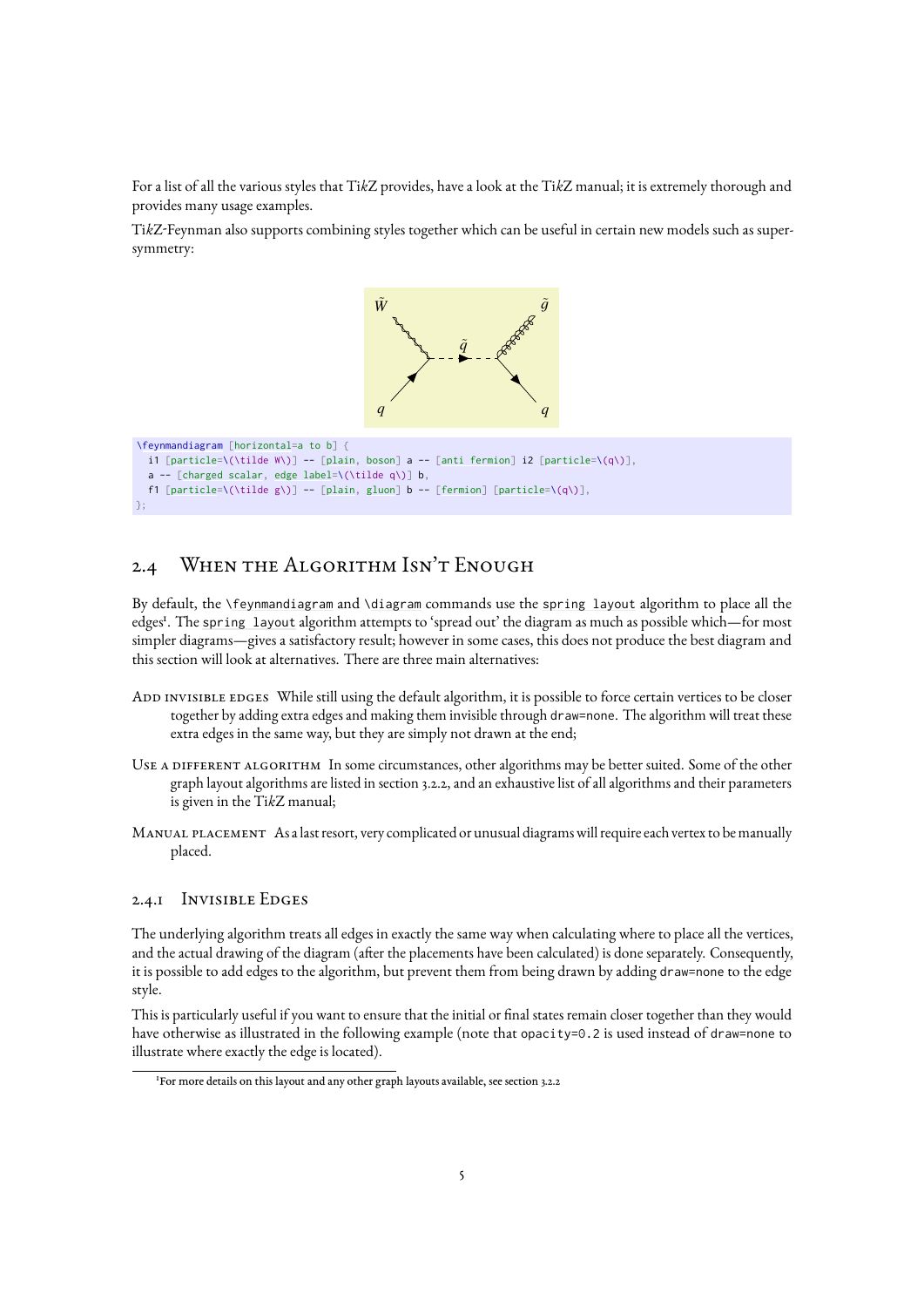

### 2.4.2 Alternative Algorithms

The graph drawing library from TikZ has several different algorithms to position the vertices<sup>t</sup> By default, [\diagram](#page-9-3) and [\feynmandiagram](#page-9-0) use the [spring layout](#page-14-0) algorithm to place the vertices. The [spring layout](#page-14-0) attempts to spread everything out as much as possible which, in most cases, gives a nice diagram; however, there are certain cases where this does not work. A good example where the [spring layout](#page-14-0) doesn't work are decays where we have the decaying particle on the left and all the daughter particles on the right.



<span id="page-6-0"></span><sup>1</sup>See section [3.2.2](#page-13-1) for some alternative algorithms.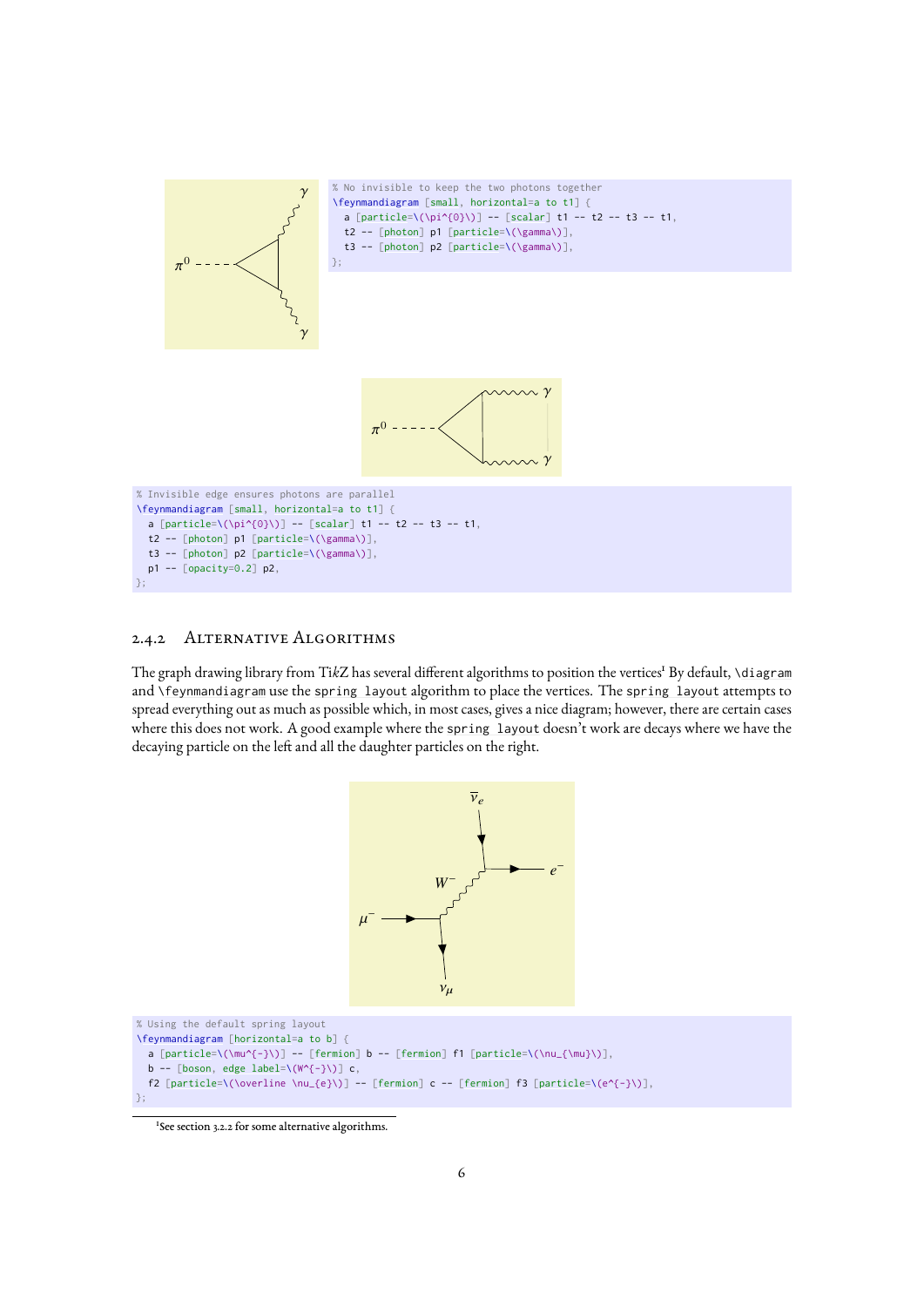

You may notice that in addition to adding the [layered layout](#page-14-1) style to [\feynmandiagram](#page-9-0), we also changed the order in which we specify the vertices. This is because the [layered layout](#page-14-1) algorithm does pay attention to the order in which vertices are declared (unlike the default [spring layout](#page-14-0)); as a result, c--f2, c--f3 has a different meaning to f2--c--f3. In the former case, f2 and f3 are both on the layer below c as desired; whilst the latter case places f2 on the layer above <sup>c</sup> (that, the same layer as where the *W*<sup>−</sup> originates).

### 2.4.3 Manual Placement

In more complicated diagrams, it is quite likely that none of the algorithms work, no matter how many invisible edges are added. In such cases, the vertices have to be placed manually. Ti*k*Z-Feynman allows for vertices to be manually placed by using the [\vertex](#page-9-4) command.

The [\vertex](#page-9-4) command is available only within the [feynman](#page-9-5) environment (which itself is only available inside a tikzpicture). The [feynman](#page-9-5) environment loads all the relevant styles from Ti*k*Z-Feynman and declares additional Ti*k*Z-Feynman-specific commands such as [\vertex](#page-9-4) and [\diagram](#page-9-3). This is inspired from PGFPlots and its use of the axis environment.

The [\vertex](#page-9-4) command is very much analogous to the \node command from Ti*k*Z, with the notable exception that the vertex contents are optional; that is, you need not have  $\{\text{texter} t\}$  at the end. In the case where  $\{\}$  is specified, the vertex automatically is given the [particle](#page-17-0) style, and otherwise it is a usual (zero-sized) vertex.

To specify where the vertices go, it is possible to give explicit coordinates though it is probably easiest to use the positioning library from TikZ which allows vertices to be placed relative to existing vertices<sup>[1](#page-7-0)</sup>. By using relative placements, it is possible to easily tweak one part of the graph and everything will adjust accordingly—the alternative being to manually adjust the coordinates of every affected vertex.

Finally, once all the vertices have been specified, the [\diagram\\*](#page-9-3) command is used to specify all the edges. This works in much the same way as [\diagram](#page-9-3) (and also [\feynmandiagram](#page-9-0)), except that it uses an very basic algorithm to place new nodes and allows existing (named) nodes to be included. In order to refer to an existing node, the node must be given in parentheses.

This whole process of specifying the nodes and then drawing the edges between them is shown below for the muon decay:

<span id="page-7-0"></span><sup>1</sup>The Ti*k*[Z manual](http://mirrors.ctan.org/graphics/pgf/base/doc/pgfmanual.pdf) has some extensive documentation explaining how to use the positioning library.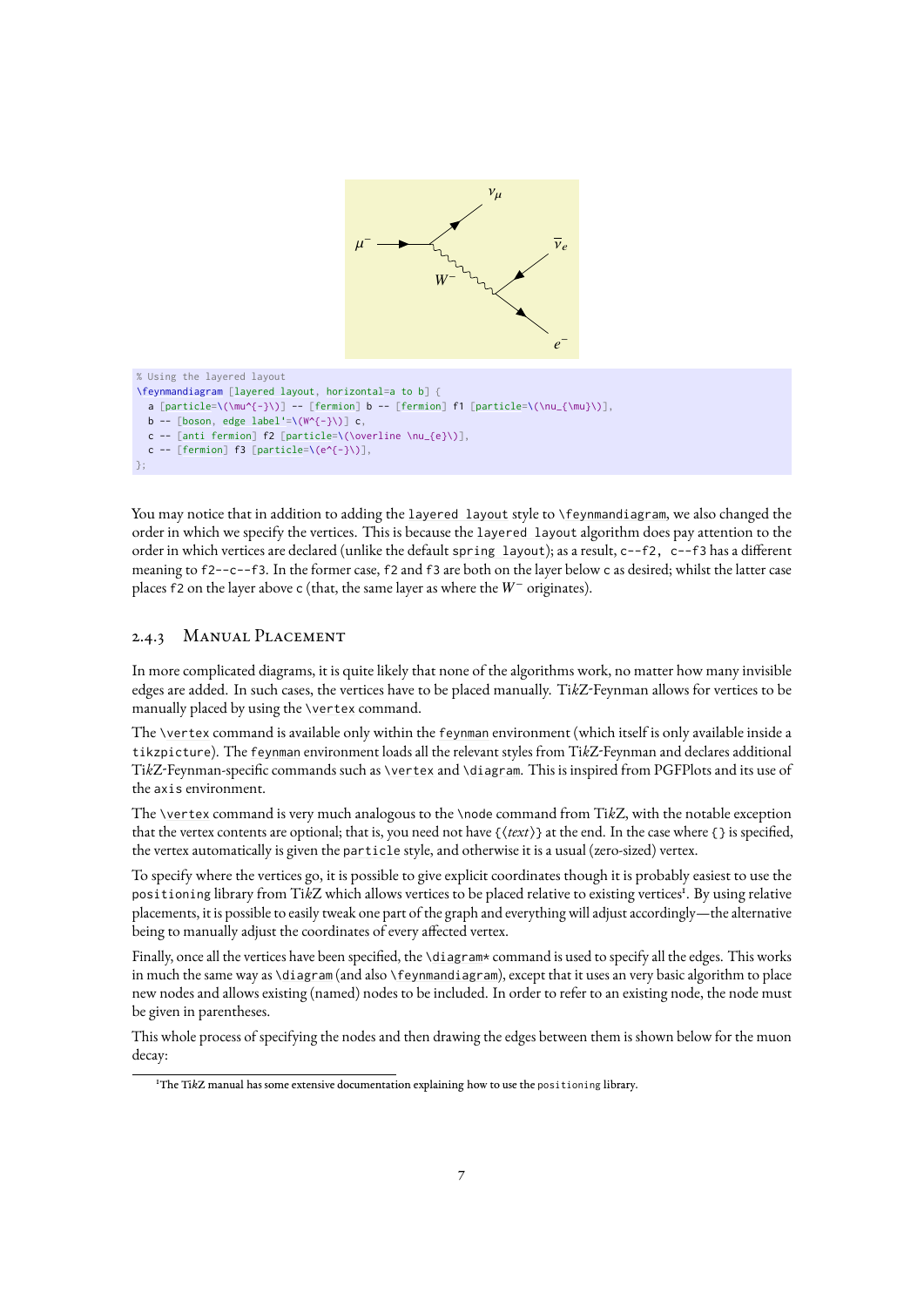

```
\begin{tikzpicture}
  \begin{feynman}
   \vertex (a) \{\(\mu^{\{-\}})\};\vertex [right=of a] (b);
   \vertex [above right=of b] (f1) {\(\nu_{\mu}\});
   \vertex [below right=of b] (c);
    \vertex [above right=of c] (f2) {\(\overline \nu_{e}\)};
    \vertex [below right=of c] (f3) \{\{(e^{(-)}\})\};
   \diagram* {
     (a) -[fermion] (b) - [fermion] (f1),
      [boson,edge label'=\(W^{-}\)] (c),
      (c)[anti fermion] (f2),
     (c)[fermion] (f3),
   };
 \end{feynman}
\end{tikzpicture}
```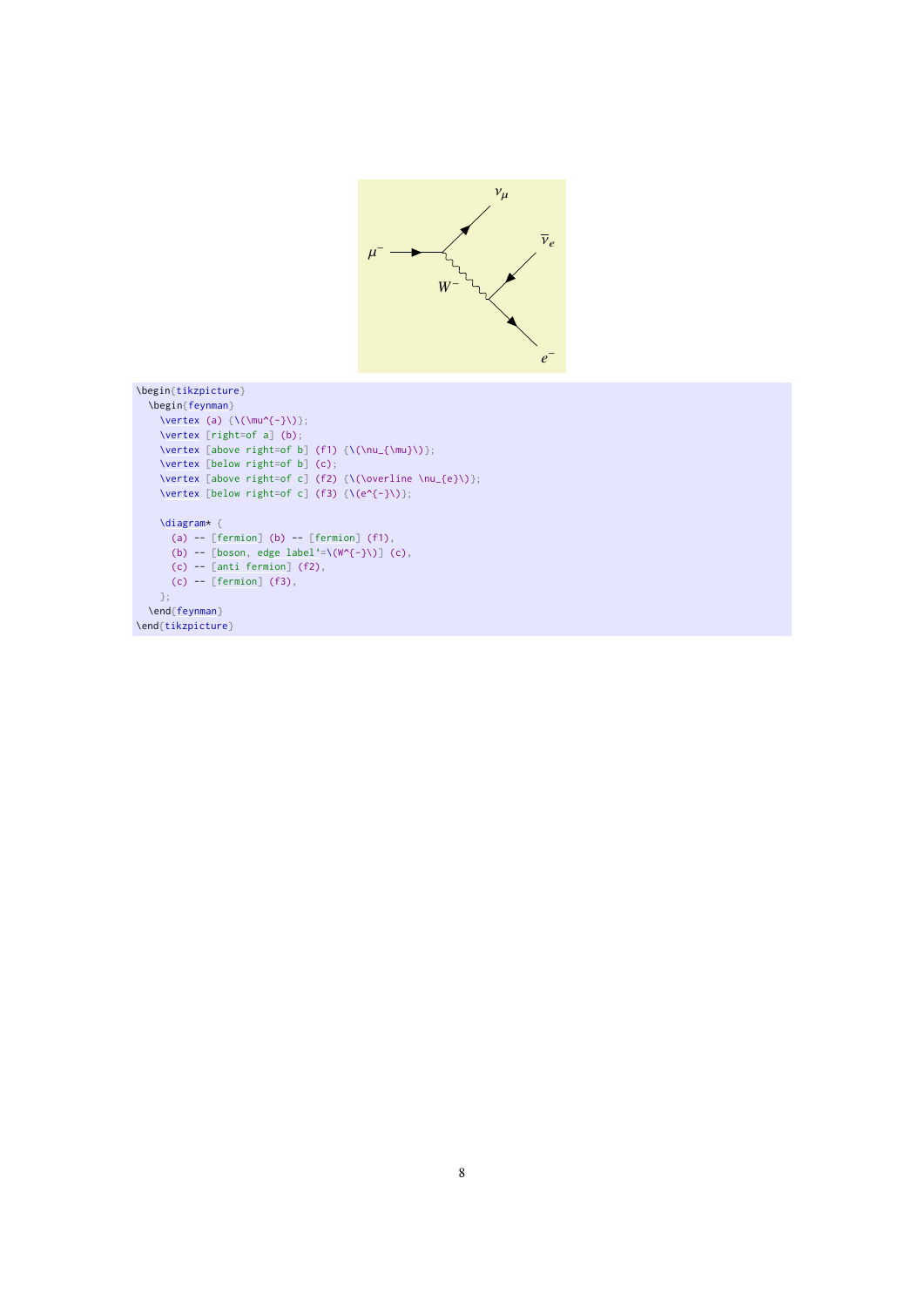# <span id="page-9-7"></span><span id="page-9-1"></span>3 Documentation

### <span id="page-9-2"></span>3.1 Commands *&* Environments

### <span id="page-9-6"></span>\tikzfeynmanset{\*options*}}

This command will process (options) using \pgfkeys with the default path set to /tikzfeynman. Typically, h*options*i will be a comma-separated list of the form h*key*i=h*value*i, though the full power of the mechanism behind \pgfkeys can be used (see the Ti*k*[Z manual](http://mirrors.ctan.org/graphics/pgf/base/doc/pgfmanual.pdf) for a complete description).

Typically, this is used in the preamble of the document to add or change certain keys for the whole document.

### <span id="page-9-0"></span>\feynmandiagram[ $\langle TikZ$  options $\rangle$ ][ $\langle diagram$  options $\rangle$ ]{ $\langle diagram$  instructions $\rangle$ }

This commands creates a {tikzpicture} and [{feynman}](#page-9-5) environment, and places a [\diagram](#page-9-3) inside with the provided (*diagram instruction*). Please refer to the documentation for [\diagram](#page-9-3) for the (*diagram instruction*) syntax.

The optional arguments specified in  $\langle$ tikz options $\rangle$  are passed on to the {tikzpicture}, and the  $\langle$ *diagram options*i are passed on to [\diagram](#page-9-3). If only one optional argument is given, then the optional arguments are given to both. A single optional argument will usually suffice as most keys are recognized by both commands; however, in the event that a key is not recognized, both options are provided.

### <span id="page-9-5"></span>\begin{feynman}[\*options*)]

h*environment contents*i

### \end{feynman}

The [{feynman}](#page-9-5) environment is where all the drawing of Feynman diagrams takes place. It makes all the Ti*k*Z-Feynman styles available and defines commands such as [\vertex](#page-9-4) and [\diagram](#page-9-3) which are otherwise unavailable outside of this environment. The [{feynman}](#page-9-5) environment is only accessible within the {tikzpicture} environment.

Options which are passed in  $\langle options \rangle$  apply for the whole environment in the same way that the {scope} environment work in Ti*k*Z.

### <span id="page-9-4"></span>\vertex[ $\langle options \rangle$ ] ( $\langle name \rangle$ ) at ( $\langle coordinate \rangle$ ) { $\langle contents \rangle$ };

Defines a new vertex with the provided (*name*). If (*contents*) is not provided, the resulting vertex will have zero size. On the other hand, if  $\langle \textit{contents} \rangle$  is provided, the [particle=](#page-17-0) $\langle \textit{contents} \rangle$  style is applied. Additional styles can be applied to the vertex through (options).

The final semicolon  $($ ;) is vital for this command since without it, the LHEX engine will not know when the [\vertex](#page-9-4) command ends. Additionally, this command *cannot* be chained like one can do with the inbuilt Ti*k*Z commands.

This command is only available with the [{feynman}](#page-9-5) environment.

### <span id="page-9-3"></span>\diagram[\*options*}]{\diagram instructions}}

Begins a new diagram using the [spring layout](#page-14-0). Keys passed through (*options*) can include general TikZ keys, graph-specific keys and any applicable Ti*k*Z-Feynman keys too. Other algorithms (such as tree layout) can be passed through  $\langle$  options) and that will override the [spring layout](#page-14-0).

The syntax for the *(diagram instructions)* is thoroughly described in the Tik[Z manual,](http://mirrors.ctan.org/graphics/pgf/base/doc/pgfmanual.pdf) but in the context of this package, it will usually suffice to know the following:

• Vertices within the graph are specified with no delimiters (i.e. no parenthesis, no brackets) and only require spaces around either side. In order to refer to a vertex defined outside of the [\diagram](#page-9-3) command, its name must be given in parenthesis: ( $\langle name \rangle$ ). Note that in order to refer to external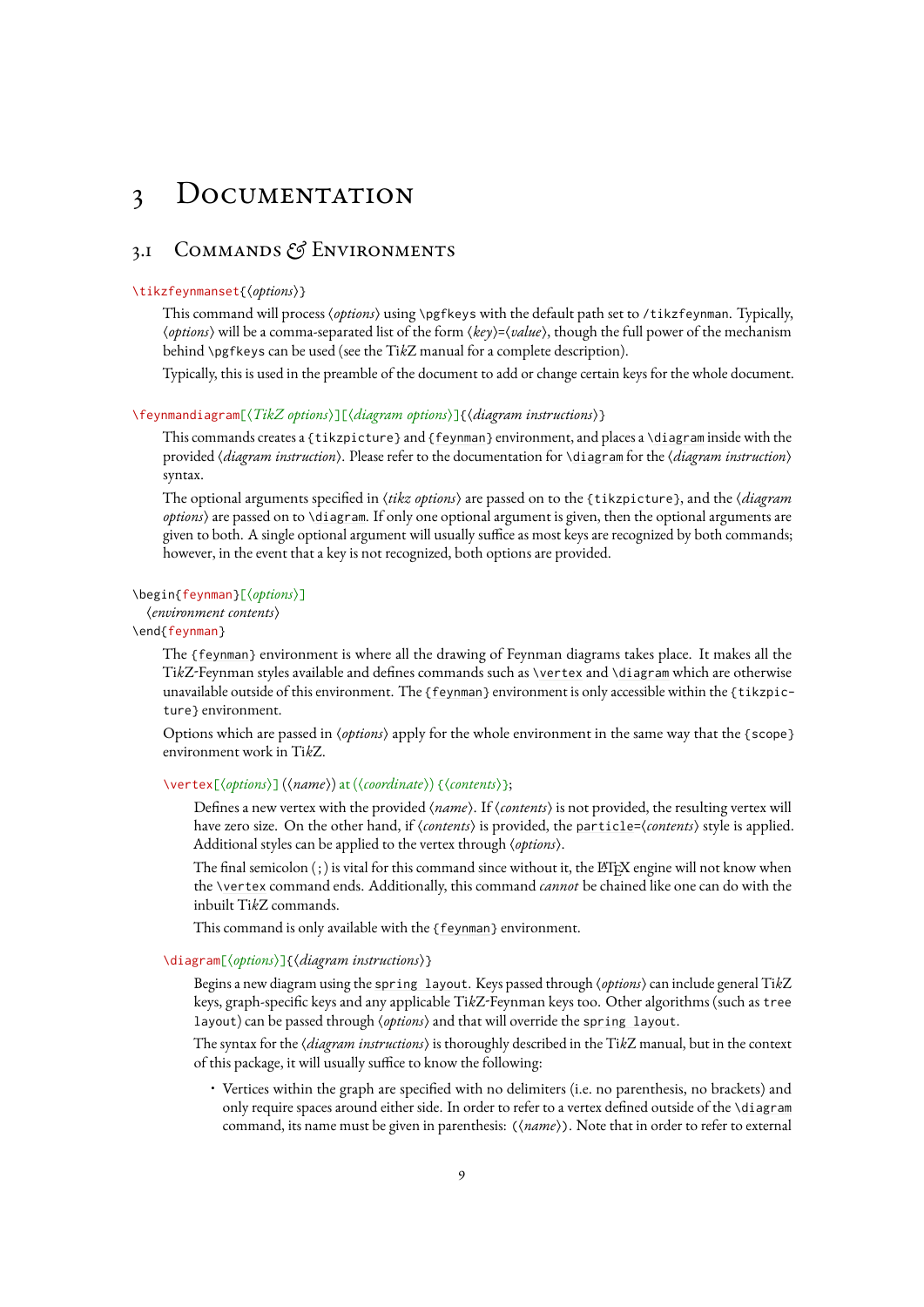<span id="page-10-1"></span>vertices, one must use [\diagram\\*](#page-9-3) as most algorithms (including the default [spring layout](#page-14-0)) are incompatible with vertices defined outside of the algorithm.

When a vertex name is used multiple times, the underlying algorithm will consider them to be the same vertex and introduces additional edges.

Options can be given to the vertex in brackets after the name:  $\langle name \rangle$  [ $\langle options \rangle$ ]. For vertices defined outside of the [\diagram](#page-9-3) command, these options should be specified when the vertex is first declared.

- The edges between each pair of vertices is specified with --, and these can be chained together: a -- b -- c. In order to pass a style to the edge, it is specified in brackets after the dashed: -- [ $\langle options \rangle$ ]. For example, to make on edge red, one would use --[red].
- A comma (,)—or equivalently a semicolon (;)—specifies the end of a sequence of edges and vertices and allows for another sequence to be started. So  $a - - b$ ,  $c - - d$  will create two disconnected edges.
- Subgroups (aking to scopes in Ti*k*Z) are specified with braces: {[h*options*i]h*diagram instructions*i}. This can be quite useful when a lot of edges or nodes share a common style. For example, one could use {[edges=[{fermion}](#page-19-0)] a -- b -- c, x -- y -- z} and every edge will have the [fermion](#page-19-0) style applied automatically.

Another useful feature of subgroups is that an edge to a group will create an edge to each vertex in that subgroup as shown below. The example also shows how they can be nested which in some cases (such as with a [layered layout](#page-14-1)) can be extremely useful.



### \diagram<sup>\*</sup>[\/options}]{\diagram instructions}}

Same as [\diagram](#page-9-3), but instead of using the [spring layout](#page-14-0) algorithm to place the vertices, this uses the most basic algorithm. This basic algorithm in most cases will not produce a satisfactory diagram, but is intended to be used with vertices are declared and positioned outside of the [\diagram\\*](#page-9-3) command. Essentially, *[\diagram\\*](#page-9-3)* should be used only to connect existing vertices.

### <span id="page-10-0"></span>3.2 Keys *&* Styles

};

The various styles and options that allow the Feynman diagrams to be customized are defined in what Ti*k*Z calls *keys*. The documentation includes all keys which are defined within Ti*k*Z-Feynman which all begin with the prefix /tikzfeynman. In addition, a few of the keys from Ti*k*Z itself which are particularly useful to Ti*k*Z-Feynman are documented and these are prefixed with /tikz or /graph drawing. Please refer to the Ti*k*[Z manual](http://mirrors.ctan.org/graphics/pgf/base/doc/pgfmanual.pdf) for a more in thorough documentation of the Ti*k*Z keys.

TikZ-Feynman provides many every  $\langle \textit{key} \rangle$  which allow every instance of  $\langle \textit{key} \rangle$  to be modified. For example, to make every diagram red except for small diagrams which should be blue, then one would add to the preamble: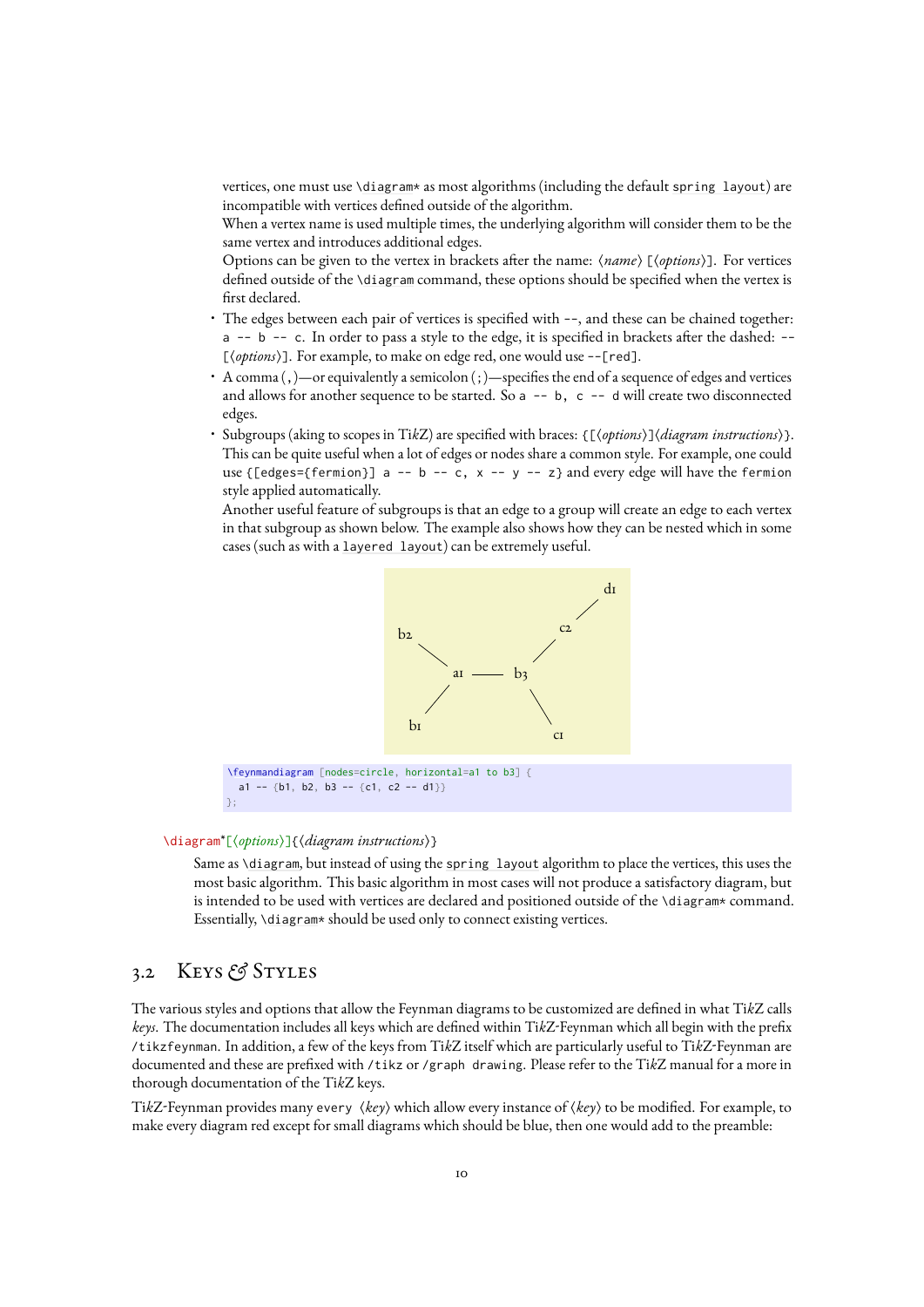```
\tikzfeynmanset{
  every diagram={red},
  every small={blue},
}
```
If you are completely unhappy with a particular inbuilt style, you can define your own style with with  $\langle \textit{key} \rangle$  / . style={ $\dots$ } as shown in the following example:

```
\tikzfeynmanset{
  myblob/.style={
    shape=circle,
    draw=blue,
     fill=red,
  \overline{a}}
```
All the keys defined here are made available inside the [{feynman}](#page-9-5) environment and inside [\feynmandiagram](#page-9-0); but if you wish to access them outside of this (say, in a regular {tikzpicture} environment), you will need to specify the full path with the leading /tikzfeynman.

### <span id="page-11-1"></span>3.2.1 Feynman Keys

```
/tikzfeynman/execute at begin feynman={\langle T_{EX} code \rangle} (no default)<br>/tikzfeynman/execute at end feynman={\langle T_{EX} code \rangle} (no default)
/tikzfeynman/execute at end feynman=\{\langle TFX \text{ code}\rangle\}
```
Allows for custom code to be executed at the start or end of each [{feynman}](#page-9-5) environment.

### /tikzfeynman/every feynman=h*styles*i (no default)

Set of styles which are applied to every [{feynman}](#page-9-5) environments (and consequently, every apply inside all [\feynmandiagram](#page-9-0) too). The style also applies to regular Ti*k*Z commands used inside the [{feynman}](#page-9-5) environment.

```
This is not red
  This is red
                  \tikzfeynmanset{every feynman={red}}
                  \begin{tikzpicture}
                    \node at (0, 0.5) {This is not red};
                    \begin{feynman}
                      \node at (0, -0.5) {This is red};
                    \end{feynman}
                  \end{tikzpicture}
```
### <span id="page-11-0"></span>/tikzfeynman/inline= $\langle node \rangle$  (style, no default)

A style used to display a Feynman diagram inline (typically in an equation), and aligning such that its vertical placement is at the node specified. The node specification must enclosed in parentheses. For nodes which contain text (such as when the [particle](#page-17-0) style is applied), it is possible to use the baseline of the text inside the node to line up with the baseline of the equation by using ( $\langle node \rangle$ ). base) as demonstrated in the following example. Note that this key applies additional styles to make the diagram fit in an equation more nicely; if you do not wish to have these additional styles, use the [baseline](#page-12-2) key.

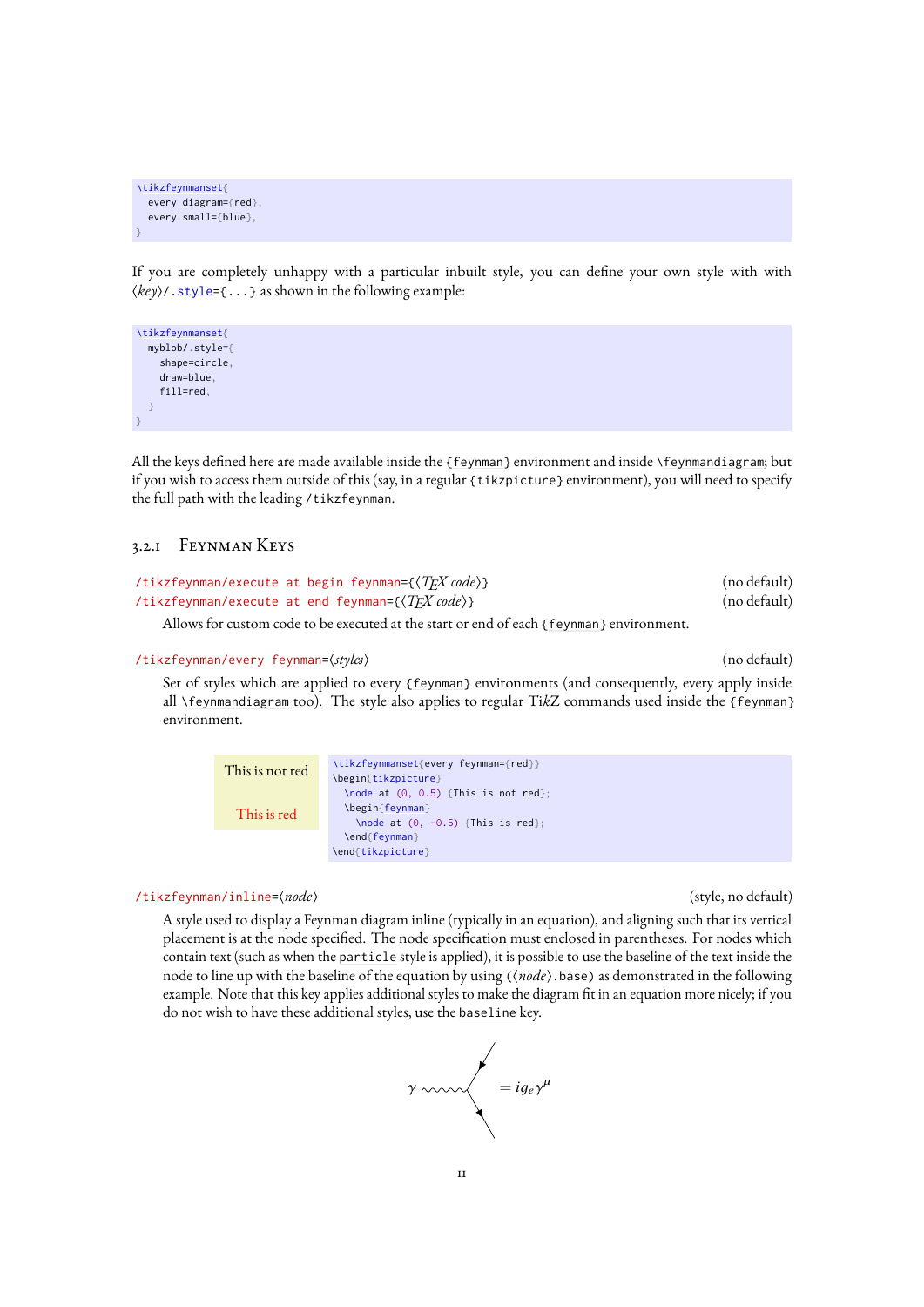```
\begin{equation}
  \feynmandiagram [inline=(d.base), horizontal=d to b] {
    a[fermion] b -- [fermion] c,
    \mathbf{b}[boson][particle=\(\gamma\)],
 };
  = i g_{e} \gamma^{\mu}
\end{equation}
```
### <span id="page-12-2"></span>/tikz/baseline=(*node*) (no default) (no default)

Changes the vertical alignment of the Feynman diagram such that it diagram's baseline is at the node specified. This works in the same was as [inline=](#page-11-0) $\langle node \rangle$ , but it does not apply any additional styles (notice how the following example is larger than the one above).



```
\begin{equation}
  \feynmandiagram [baseline=(d.base), horizontal=d to b] {
   a[fermion] b -- [fermion] c,
   b -- [boson] d [particle=\(\gamma\)],
 };
  = i g_{e} \gamma^{\mu}
\end{equation}
```
<span id="page-12-3"></span><span id="page-12-1"></span><span id="page-12-0"></span>

| /graph drawing/horizontal= $\langle node \rangle$ to $\langle node \rangle$  | (no default) |
|------------------------------------------------------------------------------|--------------|
| /graph drawing/horizontal'= $\langle node \rangle$ to $\langle node \rangle$ | (no default) |
| /graph drawing/vertical= $\langle node \rangle$ to $\langle node \rangle$    | (no default) |
| /graph drawing/vertical'= $\langle node \rangle$ to $\langle node \rangle$   | (no default) |

<span id="page-12-4"></span>The underlying algorithm will arrange all the nodes relative to each other, but beyond that it has no idea how the overall graph should be oriented. By using one of the above keys, the final output of the algorithm is oriented and/or mirrored such that the two nodes specified are on the same horizontal (or vertical) line. The two nodes need not actually be connected by an edge for this to work.

The two  $\langle$ *node* $\rangle$  specifications should *not* be enclosed in parentheses, unlike the [inline](#page-11-0) and [baseline](#page-12-2) keys. The [horizontal'](#page-12-3) and [vertical'](#page-12-4) keys work in the same was as [horizontal](#page-12-1) and [vertical](#page-12-0), but with a flip.

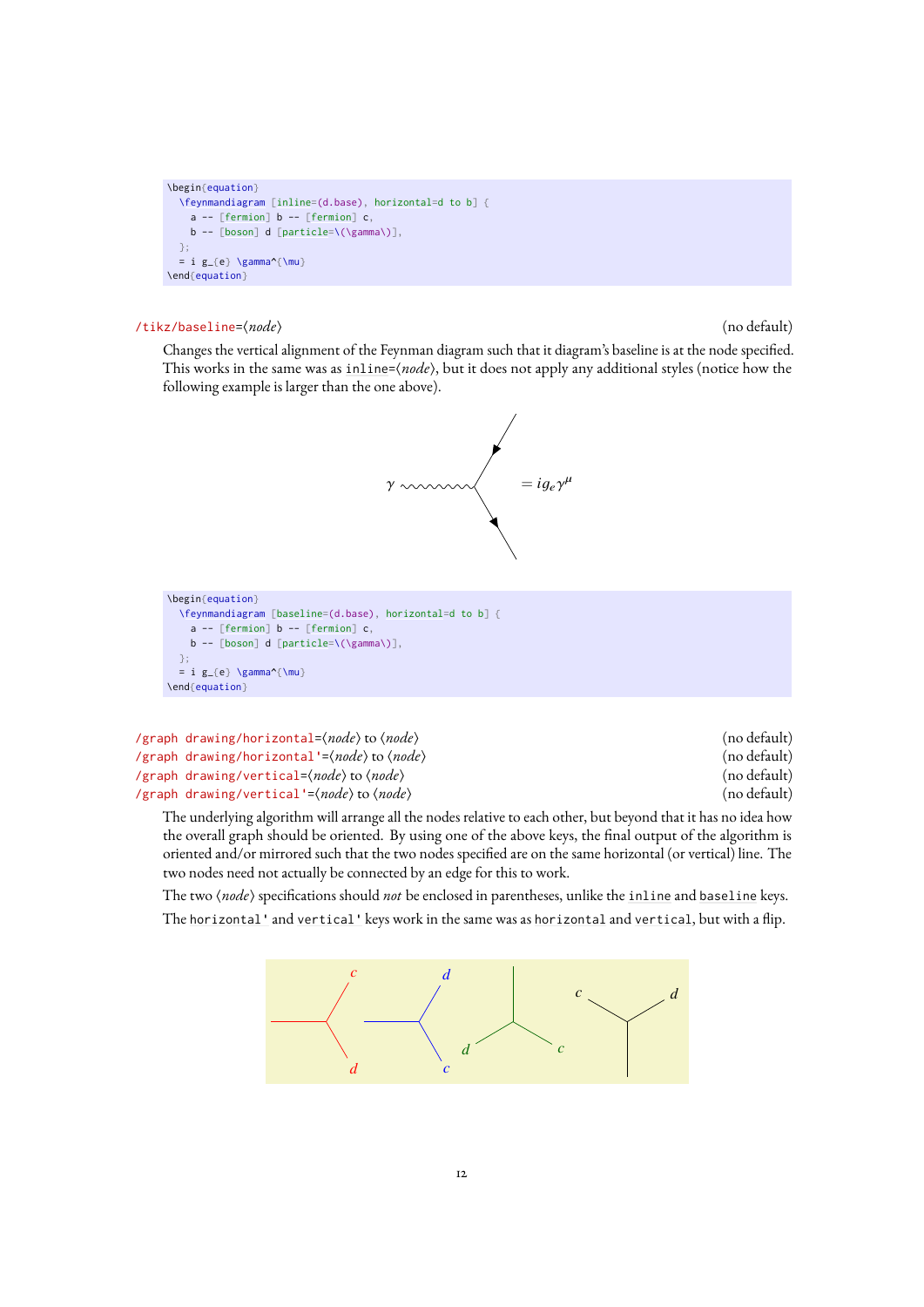```
\feynmandiagram [inline=(b), horizontal=a to b, red] {
 [particle=\(c\)], d [particle=\(d\)]}
};
\feynmandiagram [inline=(b), horizontal'=a to b, blue] {
 [particle=\(c\)], d [particle=\(d\)]}
};
\feynmandiagram [inline=(b), vertical=a to b, green!40!black] {
 [particle=\(c\)], d [particle=\(d\)]}
};
\feynmandiagram [inline=(b), vertical=b to a, black] {
 [particle=\(c\)], d [particle=\(d\)]}
};
```
### <span id="page-13-1"></span>3.2.2 Diagram Keys

### /tikzfeynman/every diagram= $\langle style="font-size: smaller; color: white; padding: 10px; color: white; padding: 10px; text-align: center;">\rangle$  (no default)

Set of styles which are applied to every diagram; that is, to everything inside the [\feynmandiagram](#page-9-0), [\diagram](#page-9-3) and [\diagram\\*](#page-9-3) commands but not the general [{feynman}](#page-9-5) environment (see section [3.2.1](#page-11-1) for that).

```
\tikzfeynmanset{every diagram={red}}
\feynmandiagram [small, horizontal=d to b] {
 a -- [fermion] b -- [fermion] c,
  b[boson] d,
};
```
<span id="page-13-3"></span><span id="page-13-2"></span><span id="page-13-0"></span>

| /tikzfeynman/small  | (no value) |
|---------------------|------------|
| /tikzfeynman/medium | (no value) |
| /tikzfeynman/large  | (no value) |

Changes the default separation between the vertices and changes the size of arrows, blobs, and other shapes to fit different context. The [small](#page-13-2) size is best used with when the diagram is quite simple and doesn't have too many annotations (such as momentum arrows and particle labels). The [medium](#page-13-3) size is the default and is usually large enough that even diagrams with many labels and momentum arrows do not become too cluttered. Finally the [large](#page-13-0) key is best for large illustrations as used on the title page of this document.

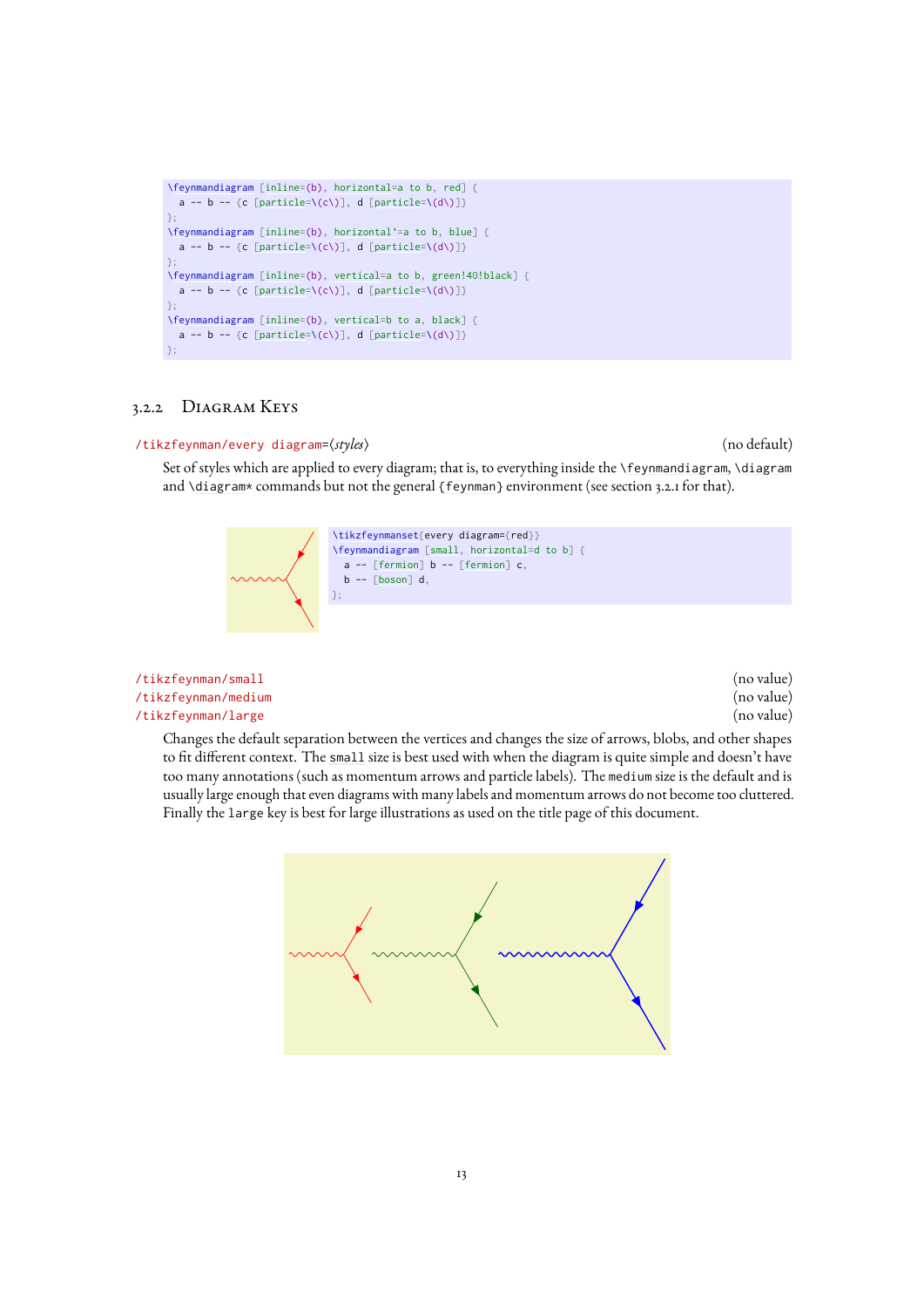```
\feynmandiagram [baseline=(b), small, horizontal=d to b, red] {
  [fermion] b -- [fermion] c,b -- \lceil boson \rceil d,
};
\feynmandiagram[baseline=medium,horizontal=d to b, green!40!black] {
 a[fermion] b -- [fermion] c,
 b -- [boson] d,
};
\feynmandiagram [baseline=(b), large, horizontal=d to b, blue] {
 a - F[fermion] b - F [fermion] c,
 b -- \lceil boson \rceil d,
};
```
There are several algorithms which are available to place the vertices which are all provided within the graph drawing library from Ti*k*Z. Below are listed a few of these layouts which are more relevant for drawing Feynman diagrams. For a more complete description of how these algorithm work, please refer to the Ti*k*[Z manual.](http://mirrors.ctan.org/graphics/pgf/base/doc/pgfmanual.pdf) Please note that most graph drawing algorithms are implemented in Lua and thus require LuaTEX in order to work. If LuaTEX is not used, Ti*k*Z-Feynman will default to a more rudimentary algorithm and will warn the user instead.

### <span id="page-14-0"></span>/graph drawing/spring layout= $\langle$ *string*) (no default) (no default)

Uses Hu's spring layout [\[7\]](#page-32-5) as implemented by Pohlmann [\[9\]](#page-32-7). This models each edge as springs and attempts to spread everything out as much as possible. This is the default layout.



### <span id="page-14-2"></span>/graph drawing/spring electrical layout= $\langle string \rangle$  (no default)

Uses Hu's spring electrical layout [\[7\]](#page-32-5) as implemented by Pohlmann [\[9\]](#page-32-7). This models each edge as springs and gives each vertex a charge. This algorithm allows for the charge of a particular vertex to be adjusted using the electric charge key (the default is 1).



### <span id="page-14-1"></span>/graph drawing/layered layout= $\langle$ *string*} (no default) (no default)

};

Uses the Sugiyama layout algorithm [\[8\]](#page-32-6) as implemented by Pohlmann [\[9\]](#page-32-7) in order to place the node.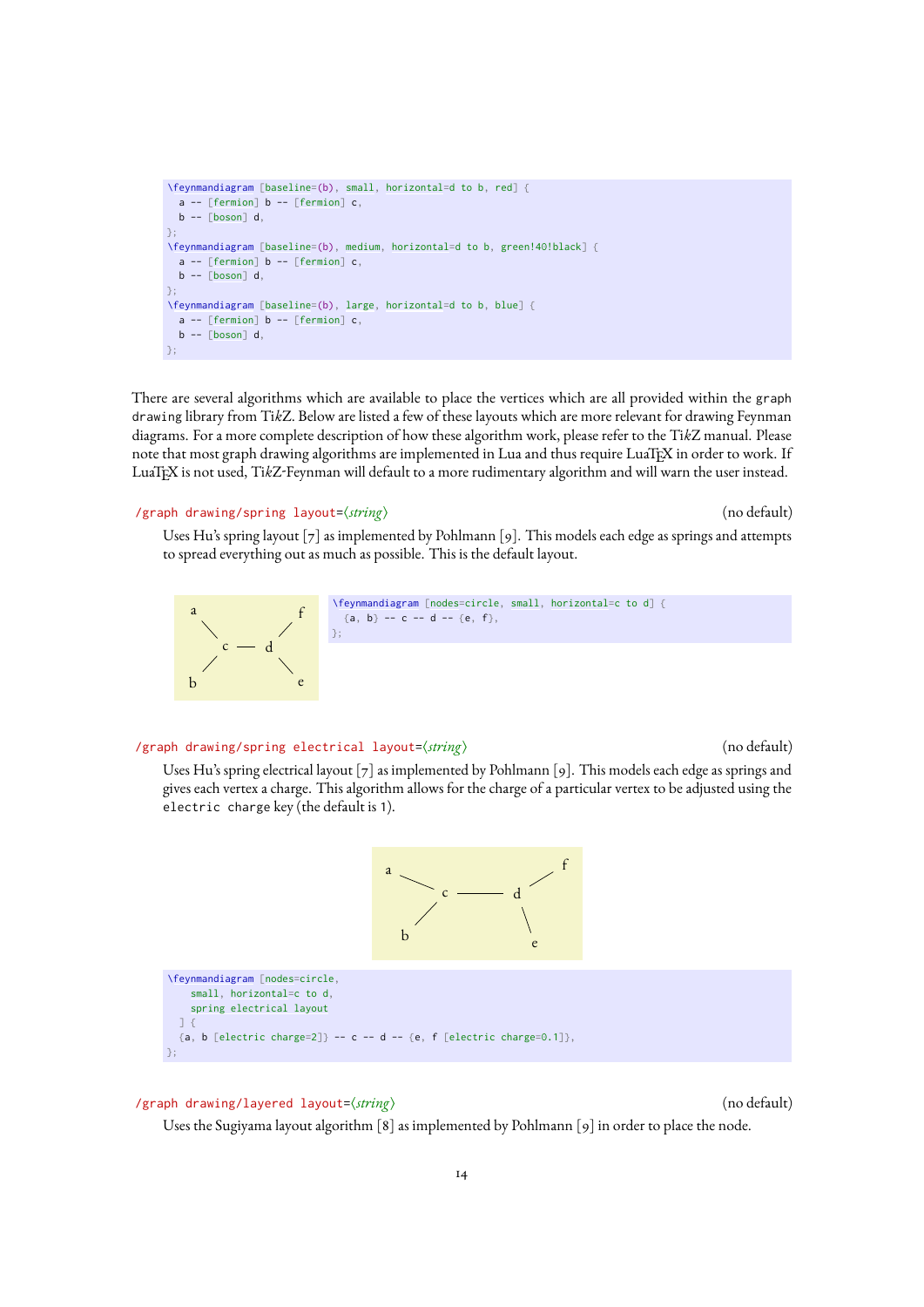<span id="page-15-1"></span>When an edge is specified, the first vertex is always located on the layer above the second vertex. This creates a hierarchy of vertices which is particularly useful for decays.

Two vertices can be forced to be on the same layer with the /graph drawing/same layer key.



### <span id="page-15-0"></span>/graph drawing/tree layout= $\langle string \rangle$  (no default)

Uses the Reingold–Tilform algorithm in order to place the node. This works in a similar way to the layered layout, but has quite a lot of additional options to handle missing children in the tree. Please refer to the [Ti](http://mirrors.ctan.org/graphics/pgf/base/doc/pgfmanual.pdf)*k*Z [manual](http://mirrors.ctan.org/graphics/pgf/base/doc/pgfmanual.pdf) for a thorough description of these additional features.

When an edge is specified, the first vertex is always located on the layer above the second vertex. This creates a hierarchy of vertices which is particularly useful for decays.



```
\feynmandiagram[nodes=small,horizontal=tree layout] {
a -- b -- {c, d -- {e, f}},
```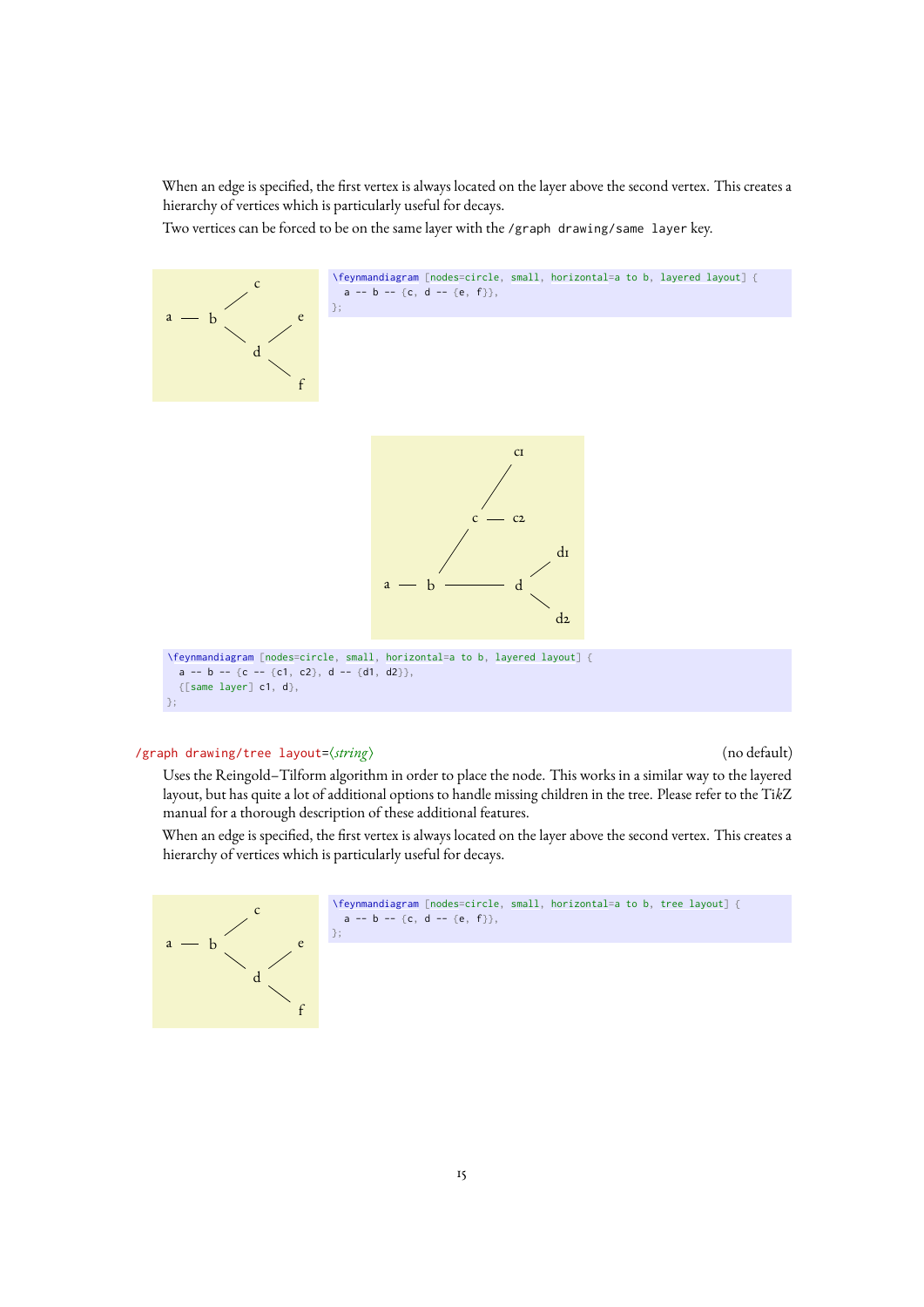<span id="page-16-3"></span>

[\feynmandiagram](#page-9-0) [\[nodes=](#page-16-0)circle, [small,](#page-13-2) [horizontal=](#page-12-1)a to b, [tree layout\]](#page-15-0) { a -- b -- {c -- {c1, c2}, d -- {d1, d2}},

<span id="page-16-2"></span><span id="page-16-0"></span>/tikz/graphs/edges=(*options*) (no default) (no default) /tikz/graphs/nodes= $\langle options \rangle$  (no default)

Just like it is possible to change the shape of every vertex or edge in the whole document, it is also possible to change the shape of every vertex or edge in a single diagram by modifying these keys and adding the desired styles.

### 3.2.3 VERTEX KEYS

### /tikzfeynman/vertex (no value)

The default, base style applied to every vertex initially. Other styles are subsequently added. This sets the vertex shape to be a coordinate, that is, a null shape with no size or width.

### /tikzfeynman/every (vertex shape)=(*styles*) (no default) (no default)

The style of specific vertices can be modified by changing the appropriate every  $\langle$ *vertex shape*) key. For example, in order to change the style of every [dot](#page-16-1)-styled vertex, you can modify the every dot key, or to modify every vertex globally, the every vertex key can be modified.



### <span id="page-16-1"></span>/tikzfeynman/dot (no value)

Modifies the vertex so that it has a small filled circle.

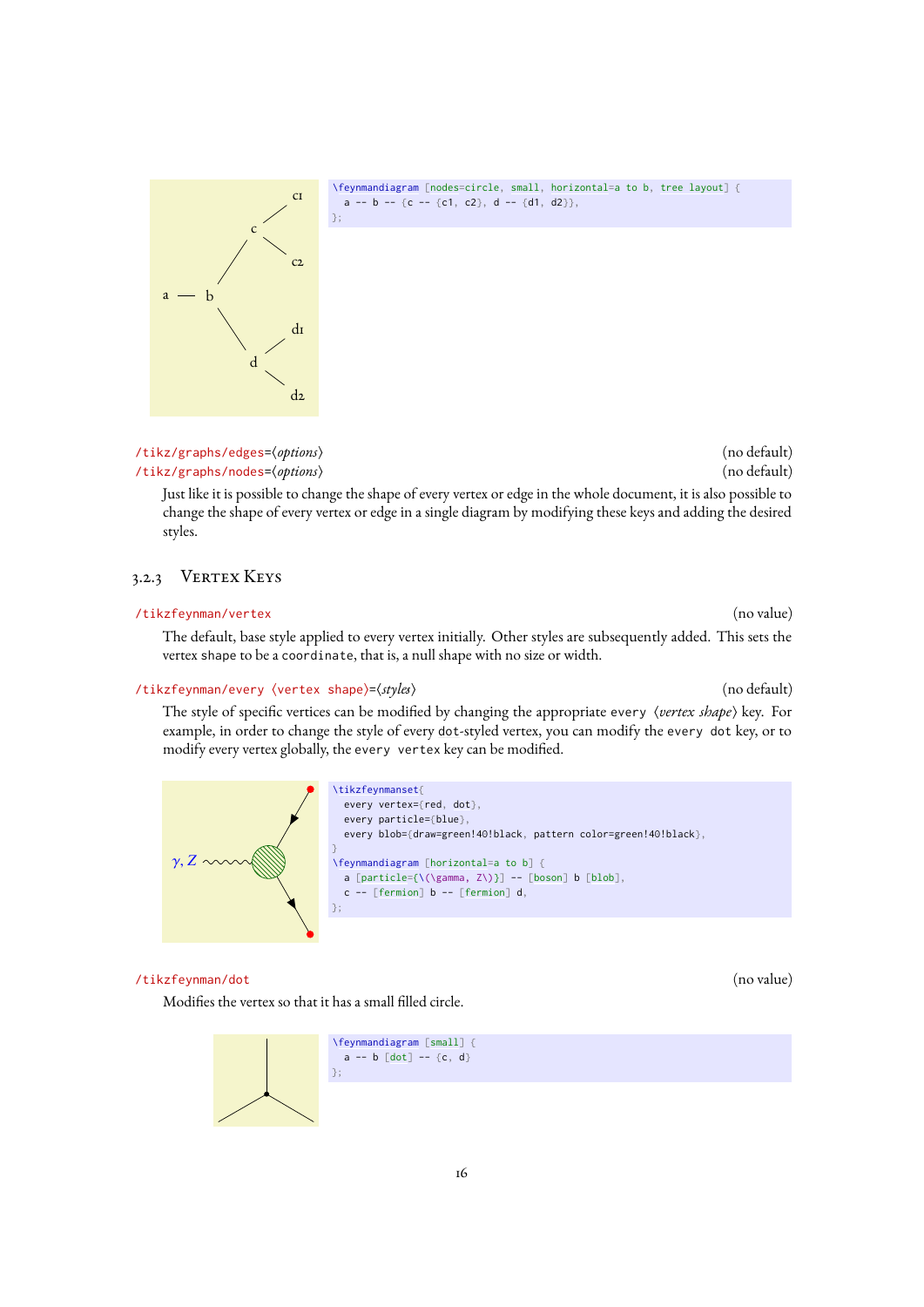### <span id="page-17-5"></span><span id="page-17-2"></span>/tikzfeynman/square dot (no value)

Modifies the vertex so that it has a small filled square.



### <span id="page-17-3"></span>/tikzfeynman/empty dot (no value)

Modifies the vertex so that it has a small empty circle.



### <span id="page-17-4"></span>/tikzfeynman/crossed dot (no value)

Modifies the vertex so that it has a small circle with a cross inside.



### <span id="page-17-1"></span>/tikzfeynman/blob (no value)

Modifies the vertex so that it is a large blob, usually used to denote an effective operator.



<span id="page-17-0"></span>/tikzfeynman/particle= $\langle name \rangle$  (no default)

Modifies the vertex so that it shows (name). This is intended to label initial and final particles, but it should not be used on internal vertices as it will result in the lines at the vertex having a gap. For propagators (the [edge label](#page-20-1) key is much more appropriate).

Note that if (*name*) contains characters such as brackets ([]) or commas (,), the whole (*name*) has to be enclosed in braces ({}); otherwise, the parser will interpret the comma as the end of the  $\langle name \rangle$  and the start of the next key, or the closing bracket as the end of all optional arguments.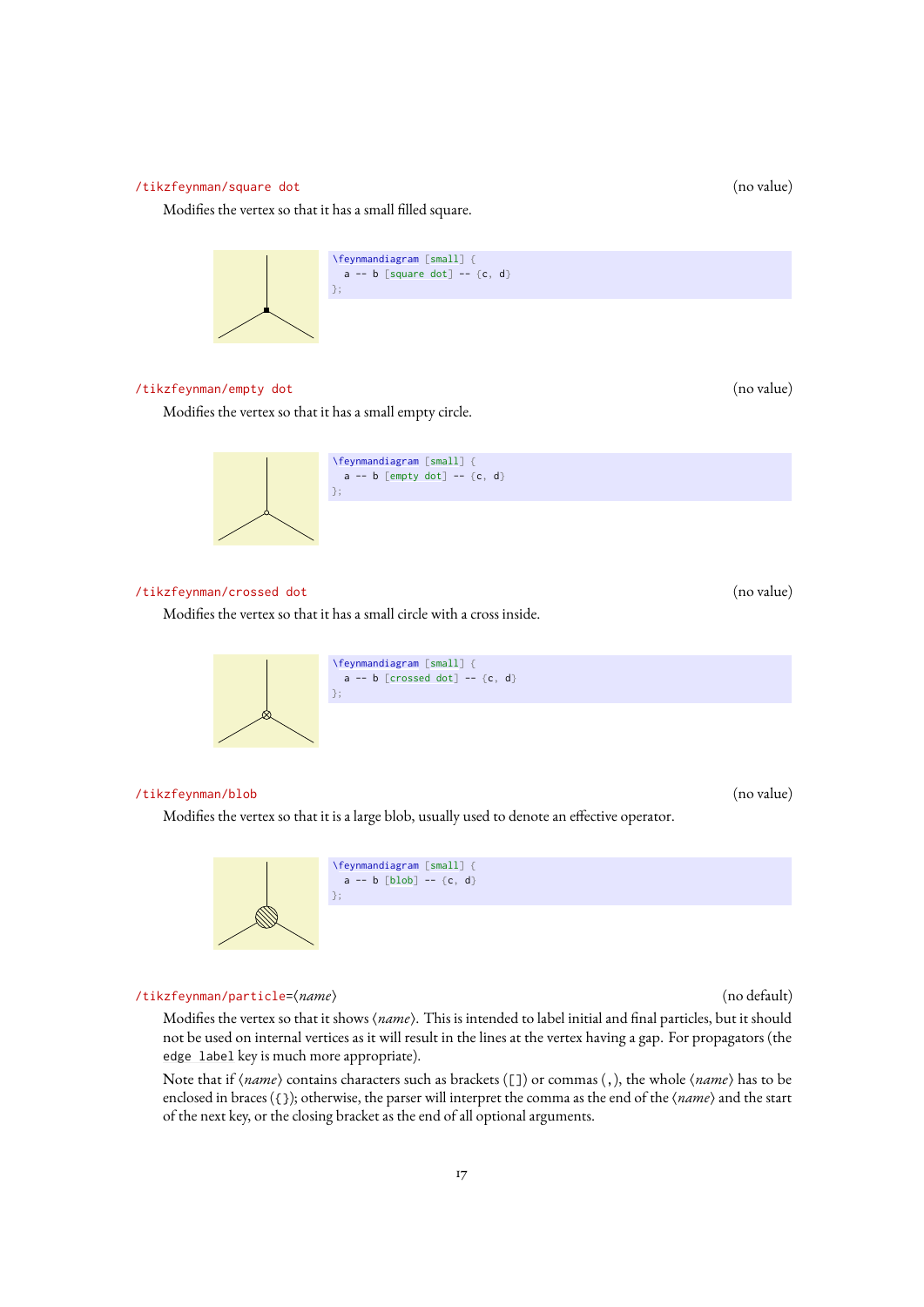[\feynmandiagram](#page-9-0) [\[small,](#page-13-2) [horizontal=](#page-12-1)a to b] { a [\[particle=](#page-17-0){\(\gamma, Z\)}] -- [\[boson\]](#page-18-1) b -- {c, d}, };

### 3.2.4 Edge Keys

<span id="page-18-2"></span> $γ, Z \sim$ 

Just like with the various vertex keys, each edge type has a corresponding every *(edge type*); however, due to the existence of very similar keys such as [scalar](#page-19-3), [charged scalar](#page-19-2) and [anti charged scalar](#page-19-4), more specific keys inherit styles from less specific ones. For example, styles in every scalar will apply to [charged scalar](#page-19-2) and [anti charged scalar](#page-19-4).

The edge styles do not override each other and instead stack. This means that an edge styled with both [boson](#page-18-1) and [fermion](#page-19-0) will consist of a straight line with a wavy line on top and an error. If not styles are provided, then a simple solid line is drawn.

### /tikzfeynman/every edge=(styles) (no default) (no default)

A style to apply to every edge initially.

### /tikzfeynman/every (edge style)=(styles) (style and the style of style, no default)

The style of specific edges can be modified by changing the appropriate every  $\langle$  *edge style*) key. For example, in order to make a global change to every [boson](#page-18-1), you can modify the every boson key.

|               | \tikzfeynmanset{                                                      |
|---------------|-----------------------------------------------------------------------|
| a             |                                                                       |
|               | every edge= ${green}$ ,                                               |
|               | every boson= $\{red\}$ ,                                              |
|               |                                                                       |
|               | every photon={blue},                                                  |
|               |                                                                       |
| $h \sim \sim$ |                                                                       |
|               | <b>\feynmandiagram</b> [small] {                                      |
|               | a [particle=\(a\)] -- [boson] o -- [photon] b [particle=\(b\)],       |
|               | f1 [particle=\(c\)] -- [fermion] $o$ -- [scalar] f2 [particle=\(d\)], |
|               |                                                                       |
|               | $\}$ ;                                                                |
| $\mathcal{C}$ |                                                                       |

### <span id="page-18-0"></span>/tikzfeynman/plain (no value)

Draws a simple solid line. This style is identical to the default style applied if no other style is used, but is provided so that it can be combined with other styles.

ammmmm

[\feynmandiagram](#page-9-0) [\[horizontal=](#page-12-1)a to b] {a -- [\[plain\]](#page-18-0) b}; [\feynmandiagram](#page-9-0) [\[horizontal=](#page-12-1)a to b] {a -- [\[plain,](#page-18-0) [gluon\]](#page-20-0) b};

### <span id="page-18-1"></span>/tikzfeynman/boson (no value)

Draws a sinusoidal line to denote a boson.

 $\sim\sim\sim\sim\sim\sim$  [\feynmandiagram](#page-9-0) [\[horizontal=](#page-12-1)a to b] {a -- [\[boson\]](#page-18-1) b};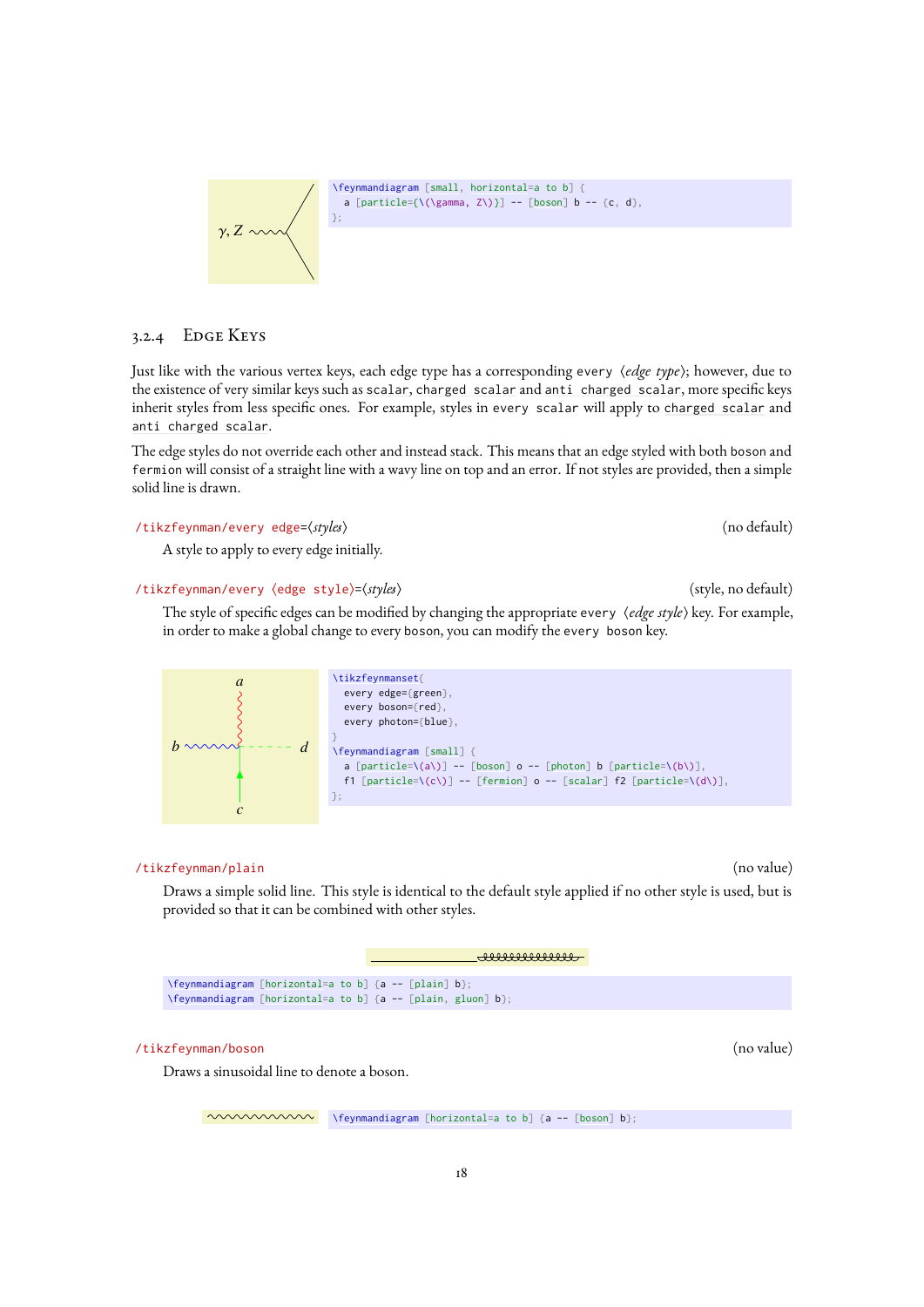# <span id="page-19-8"></span><span id="page-19-7"></span><span id="page-19-6"></span><span id="page-19-5"></span><span id="page-19-4"></span><span id="page-19-3"></span><span id="page-19-2"></span><span id="page-19-1"></span><span id="page-19-0"></span>/tikzfeynman/charged boson (no value) Draws a sinusoidal line with an arrow to denote a charged boson.  $\sim\sim\sim\sim$  [\feynmandiagram](#page-9-0) [\[horizontal=](#page-12-1)a to b] {a -- [\[charged boson\]](#page-19-5) b}; /tikzfeynman/anti charged boson (no value) Draws a sinusoidal line with an arrow pointing the other way to to denote a anti charged boson.  $\sim\sim\sim\sim$  [\feynmandiagram](#page-9-0) [\[horizontal=](#page-12-1)a to b] {a -- [\[anti charged boson\]](#page-19-6) b}; /tikzfeynman/photon (no value) Draws a sinusoidal line to denote a photon.  $\sim\sim\sim\sim\sim$  [\feynmandiagram](#page-9-0) [\[horizontal=](#page-12-1)a to b] {a -- [\[photon\]](#page-19-1) b}; /tikzfeynman/scalar (no value) Draws a dashed line to denote a scalar.  $\frac{1}{a}$  ---------- [\feynmandiagram](#page-9-0) [\[horizontal=](#page-12-1)a to b] {a -- [\[scalar\]](#page-19-3) b}; /tikzfeynman/charged scalar (no value) Draws a dashed line with an arrow to denote a charged scalar.  $\frac{1}{2}$  ----  $\rightarrow$  ----- [\feynmandiagram](#page-9-0) [\[horizontal=](#page-12-1)a to b] {a -- [\[charged scalar\]](#page-19-2) b}; /tikzfeynman/anti charged scalar (no value) Draws a dashed line with an arrow pointing the other way to denote a charged scalar antiparticle.  $\frac{1}{2}$  - - - - - - - - [\feynmandiagram](#page-9-0) [\[horizontal=](#page-12-1)a to b] {a -- [\[anti charged scalar\]](#page-19-4) b}; /tikzfeynman/ghost (no value) Draws a dotted line to denote a ghost. [\feynmandiagram](#page-9-0) [\[horizontal=](#page-12-1)a to b] {a -- [\[ghost\]](#page-19-7) b}; /tikzfeynman/fermion (no value) Draws a solid line with an arrow to denote a fermion. [\feynmandiagram](#page-9-0) [\[horizontal=](#page-12-1)a to b] {a -- [\[fermion\]](#page-19-0) b};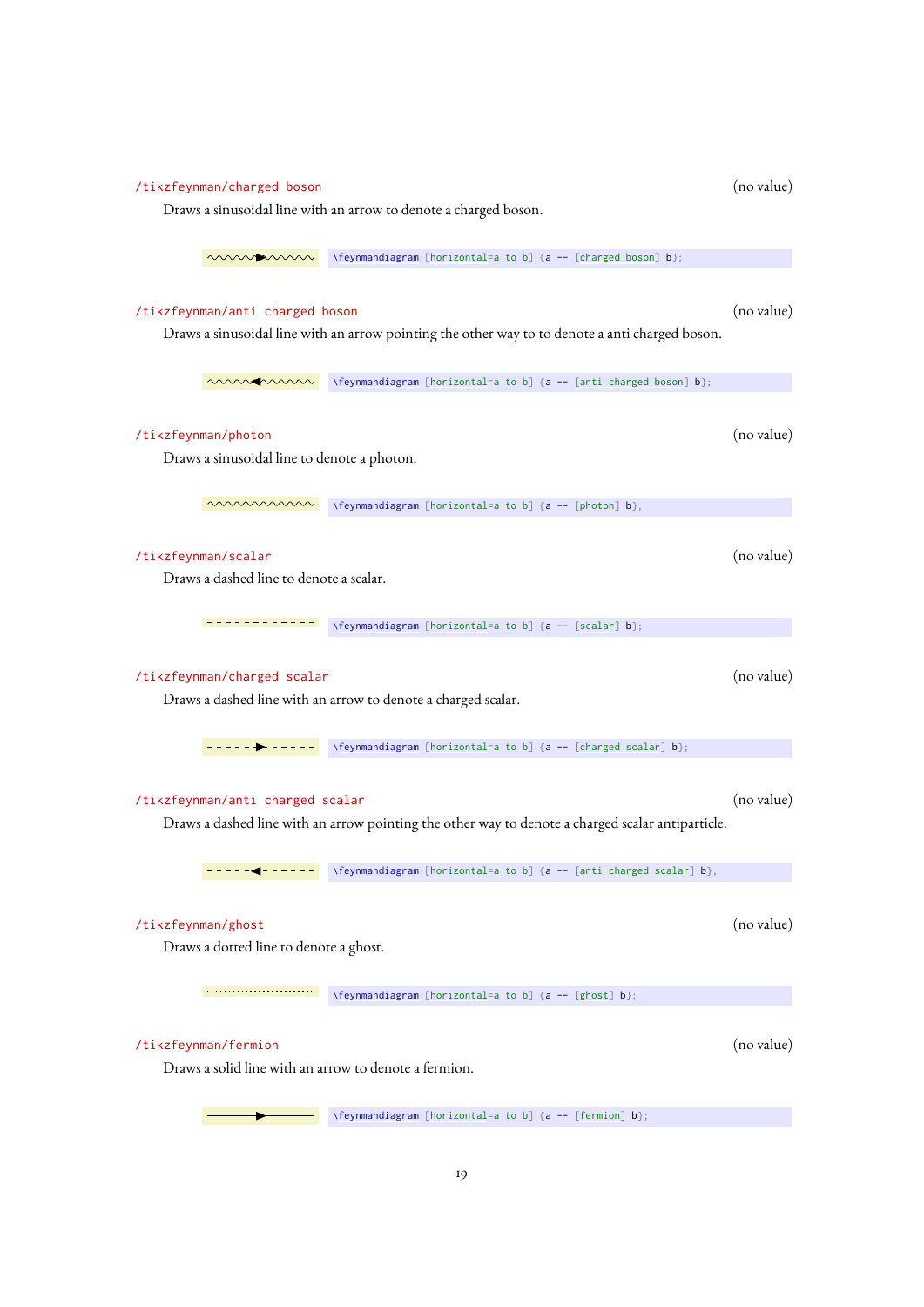<span id="page-20-9"></span><span id="page-20-8"></span><span id="page-20-7"></span><span id="page-20-6"></span><span id="page-20-5"></span><span id="page-20-4"></span><span id="page-20-3"></span><span id="page-20-2"></span><span id="page-20-1"></span><span id="page-20-0"></span>

| /tikzfeynman/anti fermion                                                                                                                                                                                                                                  | Draws a solid line with an arrow pointing the other way to denote an antifermion.                                                                    | (no value)                    |  |
|------------------------------------------------------------------------------------------------------------------------------------------------------------------------------------------------------------------------------------------------------------|------------------------------------------------------------------------------------------------------------------------------------------------------|-------------------------------|--|
|                                                                                                                                                                                                                                                            | \feynmandiagram [horizontal=a to b] {a -- [anti fermion] b};                                                                                         |                               |  |
| /tikzfeynman/majorana                                                                                                                                                                                                                                      | Draws a solid line with two arrows pointing to the center to denote an Majorana particle.                                                            | (no value)                    |  |
|                                                                                                                                                                                                                                                            | \feynmandiagram [horizontal=a to b] {a -- [majorana] b};                                                                                             |                               |  |
| /tikzfeynman/anti majorana                                                                                                                                                                                                                                 | Draws a solid line with two arrows pointing to the ends to denote a Majorana particle.                                                               | (no value)                    |  |
|                                                                                                                                                                                                                                                            | \feynmandiagram [horizontal=a to b] {a -- [anti majorana] b};                                                                                        |                               |  |
| /tikzfeynman/gluon<br>Draws a coiled line to denote a gluon.                                                                                                                                                                                               |                                                                                                                                                      | (no value)                    |  |
| ammmm                                                                                                                                                                                                                                                      | \feynmandiagram [horizontal=a to b] {a -- [gluon] b};                                                                                                |                               |  |
| (no default)<br>/tikz/edge label= $\langle text \rangle$<br>(no default)<br>/tikz/edge label'= $\langle text \rangle$<br>Places a label halfway along the edge with the given text. The primed key switches which side of the edge the<br>label is placed. |                                                                                                                                                      |                               |  |
| /tikzfeynman/insertion=[ $\langle options \rangle$ ] $\langle distances \rangle$                                                                                                                                                                           |                                                                                                                                                      | (no default)                  |  |
| Places an insertion (for mass or momentum insertion) along an edge. The distance specifies how far along the<br>edge the insertion should be placed such that 0 and 1 respectively correspond to the start and the end of the<br>edge.                     |                                                                                                                                                      |                               |  |
| Multiple insertions can be placed along a single edge by repeating the style key.<br>Through the (options) argument, the insertion size and style can be changed.                                                                                          |                                                                                                                                                      |                               |  |
| $\boldsymbol{\times}$                                                                                                                                                                                                                                      | $\verb \feynmandiagram [horizontal=a to b] {a -- [insertion=0.33, insertion=0.67] b};$                                                               |                               |  |
| (no default, initially 3pt)<br>/tikzfeynman/insertion/size=( <i>distance</i> )<br>Specifies how big the insertion should be. The length of each edge starting from the center will be<br>$\sqrt{2} \times \langle distance \rangle$ .                      |                                                                                                                                                      |                               |  |
|                                                                                                                                                                                                                                                            | \feynmandiagram [horizontal=a to b] {a -- [insertion={[size=10pt]0.4}] b};                                                                           |                               |  |
| /tikzfeynman/insertion/style=(distance)                                                                                                                                                                                                                    | Specifies additional styles to applying to the lines of the insertion.<br>\feynmandiagram [horizontal=a to b] {a -- [insertion={[style=red]0.4}] b}; | (no default, initially empty) |  |
|                                                                                                                                                                                                                                                            |                                                                                                                                                      |                               |  |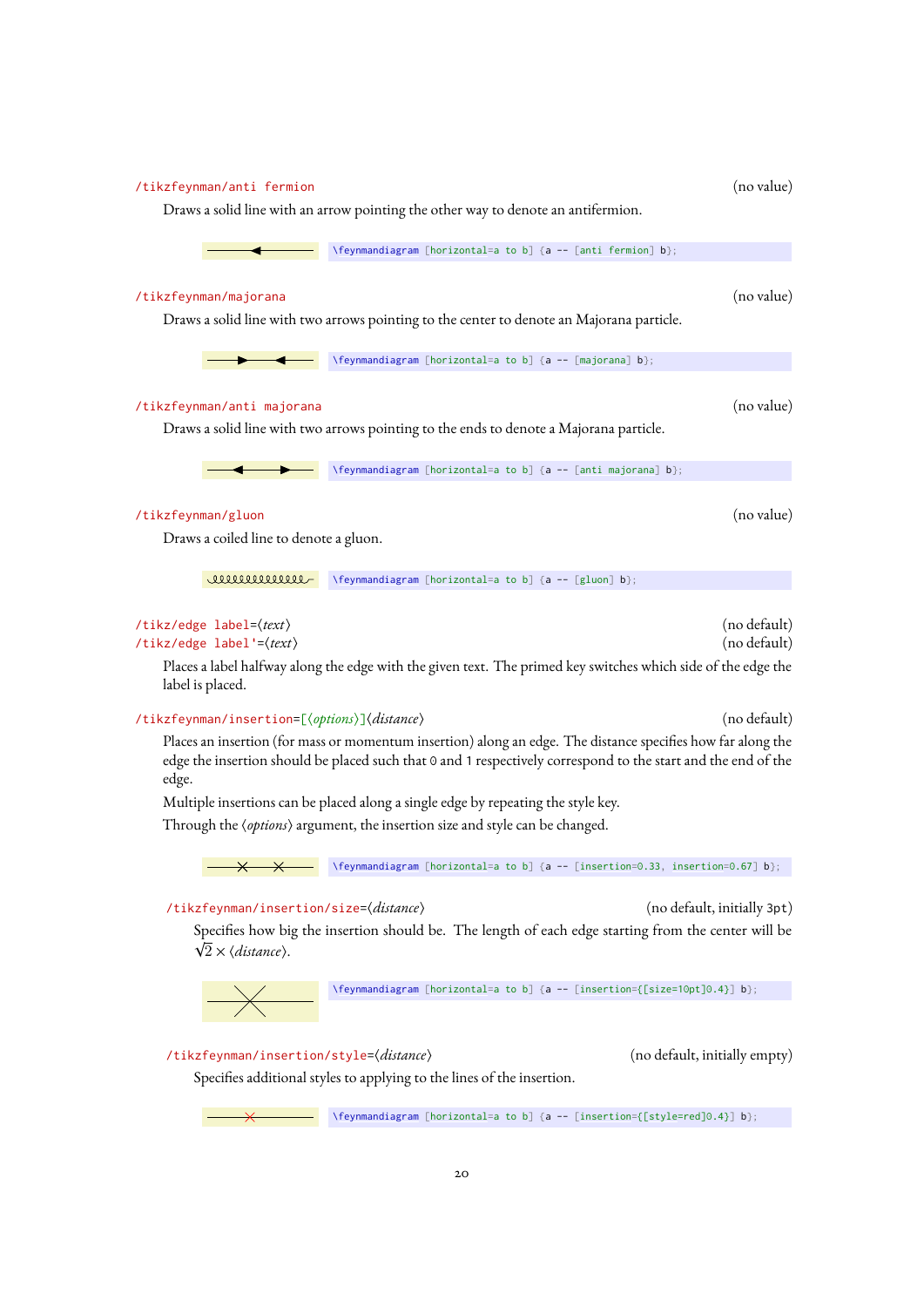### <span id="page-21-6"></span>3.2.5 Momentum Keys

<span id="page-21-3"></span><span id="page-21-2"></span><span id="page-21-1"></span><span id="page-21-0"></span>

| /tikzfeynman/momentum=[ $\langle$ options $\rangle$ ] $\langle$ text $\rangle$               | (no default) |
|----------------------------------------------------------------------------------------------|--------------|
| /tikzfeynman/momentum'=[ $\langle$ options $\rangle$ ] $\langle$ text $\rangle$              | (no default) |
| /tikzfeynman/reversed momentum=[ $\langle options \rangle$ ] $\langle text \rangle$          | (no default) |
| /tikzfeynman/reversed momentum'=[ $\langle options \rangle$ ] $\langle text \rangle$         | (no default) |
| $\mathcal{N}$ tikzfeynman/rmomentum=[ $\langle$ options $\rangle$ ] $\langle$ text $\rangle$ | (no default) |
| /tikzfeynman/rmomentum'=[ $\langle options \rangle$ ] $\langle text \rangle$                 | (no default) |

<span id="page-21-5"></span><span id="page-21-4"></span>Places a momentum arrow on the specified edge with label given by  $\langle text \rangle$ . The primed (') version place the momentum arrow on the other side of the edge; that is, if the momentum arrow was on the right, it will be placed on the left of the edge. The [reversed momentum](#page-21-2) and [reversed momentum'](#page-21-3) keys are analogous to [momentum](#page-21-0) and [momentum'](#page-21-1) except that the momentum arrow points in the opposite direction. Finally, the [rmomentum](#page-21-4) and [rmomentum'](#page-21-5) are aliases of [reversed momentum](#page-21-2) and [reversed momentum'](#page-21-3).

Note that due to the way the arrow is drawn, it doesn't inherit styles of the edge. As a result, they have to be re-specified through  $\langle options \rangle$ .



```
\feynmandiagram [layered layout, horizontal=a to b] {
 fermion,edge label'=momentum=[arrow style=red]\(p_{ab}\)}] b
   --photon,edge label'=\(bc\)] c
   -- [green!40!black, scalar, momentum=\(p_{cd}\)] d,
};
```


```
\feynmandiagram [layered layout, horizontal=b to c] {
  [photon,momentum=\pmb{\setminus} (p \pmb{\setminus})] b
    -- [fermion, half left, looseness=1.5, momentum=\(k\)] c
     -- [fermion, half left, looseness=1.5, momentum=\(k-p\)] b,
  [photon,momentum=\pmb{\setminus} (p \pmb{\setminus})] d,
};
```
The *(options*) allows for the following options to customize the appearance of the momentum arrows. These can be either set globally with the usual [\tikzfeynmanset](#page-9-6), or can be set on a individual basis through the h*options*i argument of the [momentum](#page-21-0) key. In the latter case, only the h*key*i in /tikzfeynman/momentum/h*key*i is required.

/tikzfeynman/momentum/label distance= $\langle distance \rangle$  (no default, initially 0pt)

Set the separation between the text and the arrow. Note that the text is still surrounded by an inner sep=0.3333em by default so the default distance of 0pt will not result in the momentum label touching the arrow.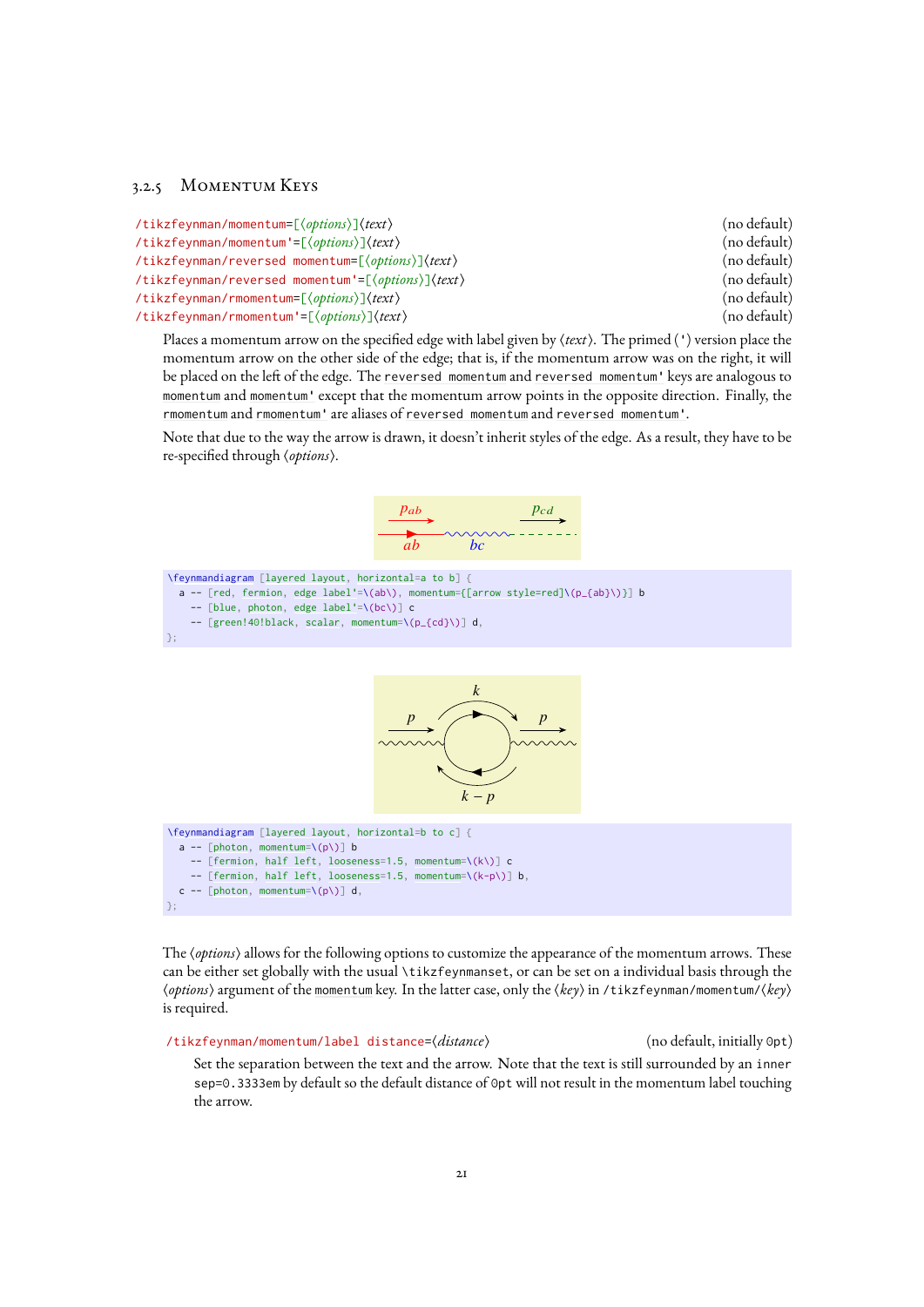<span id="page-22-5"></span>

| /tikzfeynman/momentum/arrow distance=(distance)                                                     | (no default, initially 3mm)   |
|-----------------------------------------------------------------------------------------------------|-------------------------------|
| Set the separation between the edge and the arrow.                                                  |                               |
| /tikzfeynman/momentum/arrow shorten=( <i>distance</i> )                                             | (no default, initially 0.15)  |
| Specify the fraction of the total edge length by which the momentum arrow is shortened at each end. |                               |
| /tikzfeynman/momentum/label style= $\langle style\rangle$                                           | (no default, initially empty) |
| Define styles to apply to the momentum label node.                                                  |                               |
| /tikzfeynman/momentum/arrow style= $\langle style\rangle$                                           | (no default, initially empty) |
| Define style to apply to the momentum arrow.                                                        |                               |

### <span id="page-22-0"></span>3.2.6 Modifier Keys

Modifier keys serve only to slightly modify a small feature of the edge.

<span id="page-22-2"></span><span id="page-22-1"></span>

| /tikzfeynman/half left     | (no value) |
|----------------------------|------------|
| /tikzfeynman/half right    | (no value) |
| /tikzfeynman/quarter left  | (no value) |
| /tikzfeynman/quarter right | (no value) |
|                            |            |

Modifies the edge so that it bends left or right in such a way that it completes half a circle, or a quarter of a circle.



<span id="page-22-4"></span>/tikz/in= $\langle angle \rangle$  (no default) Specifies the angle at which the edge leaves the first vertex in an edge and the angle at which it enters the second vertex in an edge.

<span id="page-22-3"></span>/tikz/out= $\langle angle \rangle$  (no default)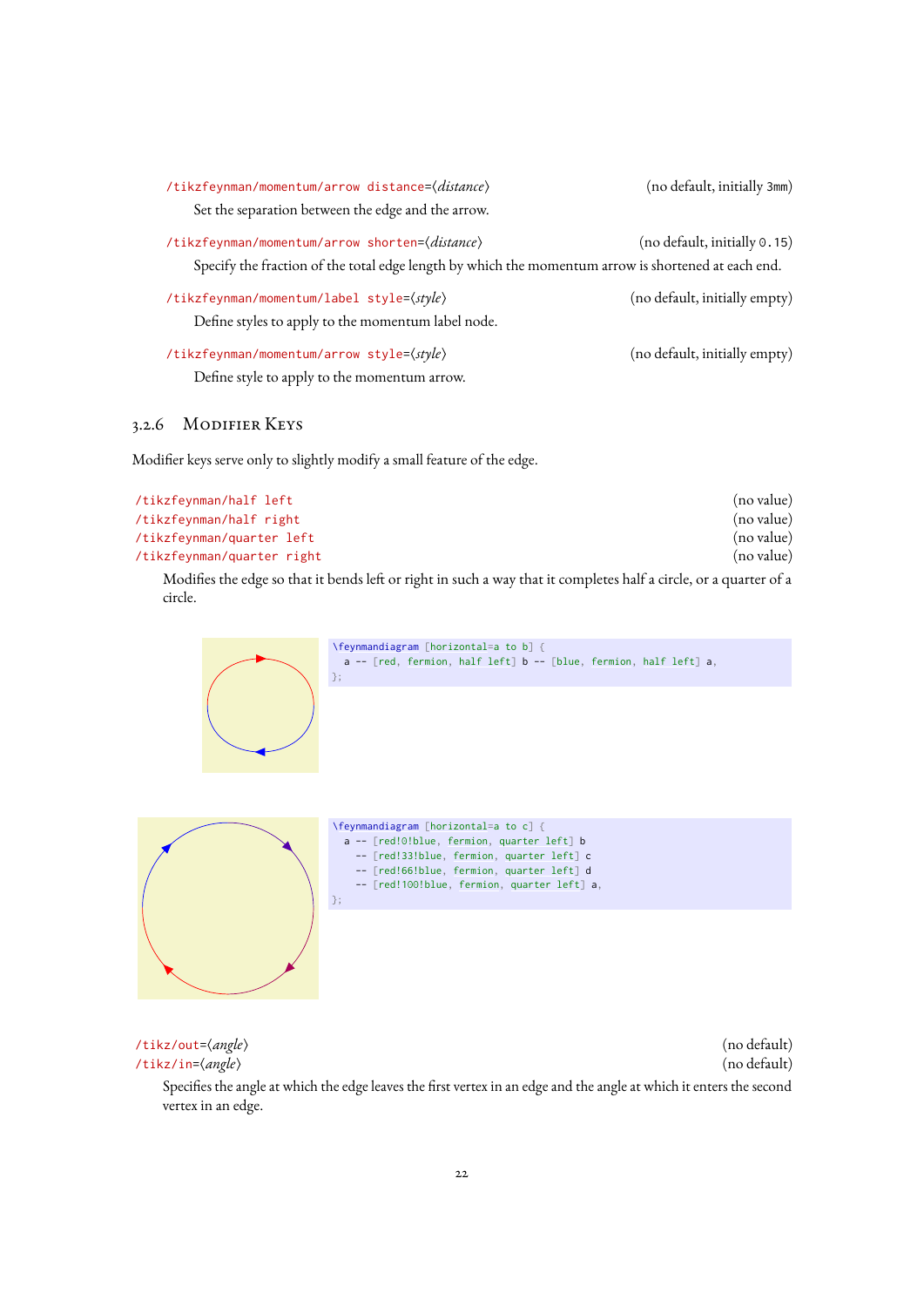### <span id="page-23-2"></span><span id="page-23-1"></span>/tikz/relative= $\langle true \text{ or } false \rangle$  (default true)

If [relative](#page-23-1) is set to false, the angle is relative to the paper whilst when [relative](#page-23-1) is set to true, the angle is relative to the straight line joining the two vertices.

### <span id="page-23-0"></span>/tikz/looseness= $\langle \textit{number} \rangle$  (no default, initially 1)

As the name suggests, this specifies how 'loose' or 'tight' a curve is connecting two vertices.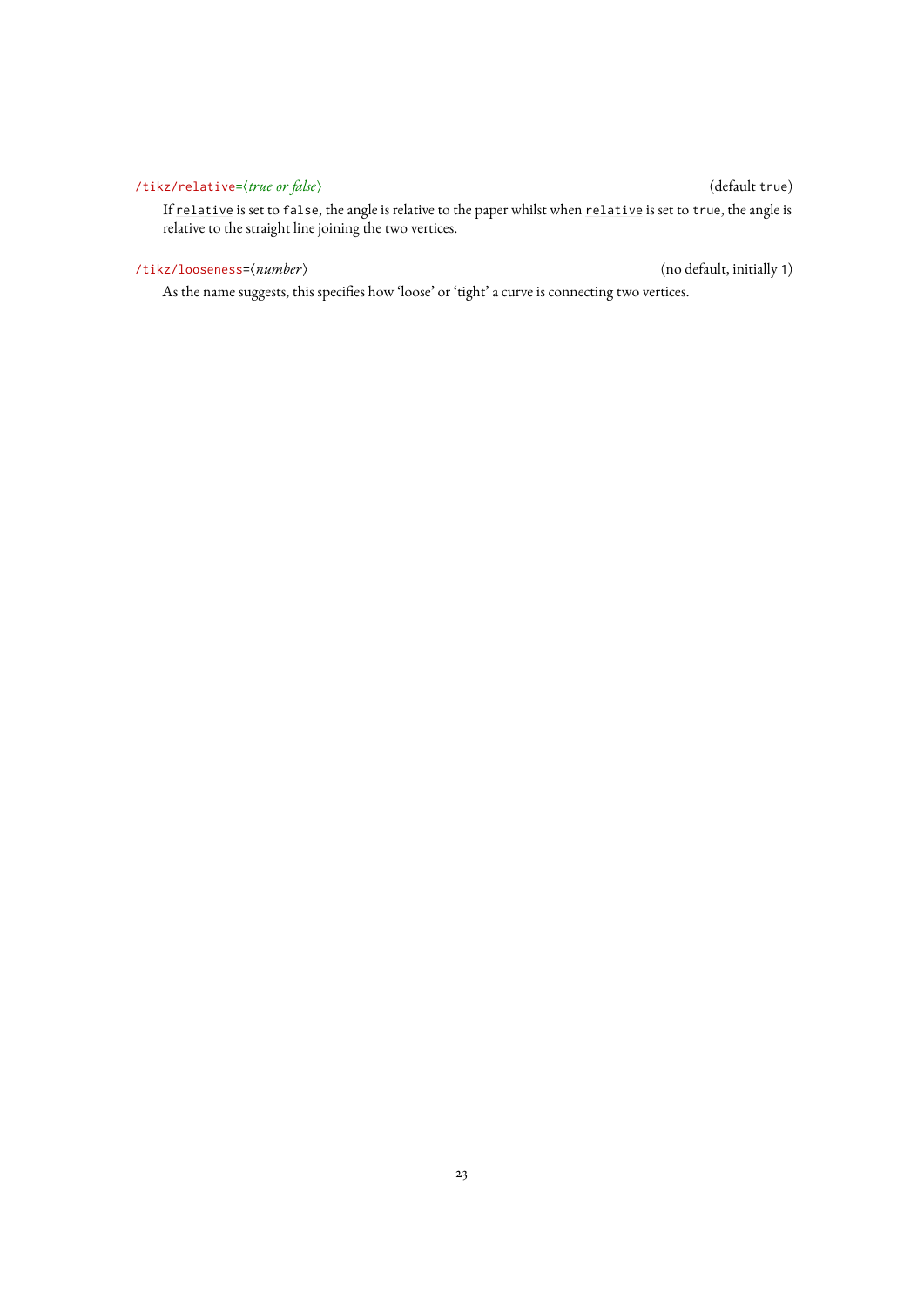# <span id="page-24-0"></span>4 Examples

Below are a few diagrams which demonstrate how the package can be used in some more practical examples..

Vertex Rule



Tree Level Diagrams



```
\feynmandiagram [horizontal=a to b] {
  i1 [particle=(e^{-(}-\})] -- [fermion] a -- [fermion] i2 [particle=(e^{-(}+\})],
  [photon,edge label=\(\gamma\)] b,
  [particle=[fermion] b -- [fermion] f2 [particle=\(\mu^{+}\)],
};
```


[\feynmandiagram](#page-9-0) [\[vertical'=](#page-12-4)a to b] {  $i1$  [\[particle=](#page-17-0)\(e^{-}\)] -- [\[fermion\]](#page-19-0) a  $--$  [\[fermion\]](#page-19-0) f1 [\[particle=](#page-17-0)\(e^{-}\)], a -- [\[photon,](#page-19-1) [edge label=](#page-20-1)\(\gamma\)] b, i2  $[particle=\{(e^{4}+}\)]$  $[particle=\{(e^{4}+}\)]$ -- [\[anti fermion\]](#page-20-2) b -- [\[anti fermion\]](#page-20-2) f2 [\[particle=](#page-17-0)\(e^{+}\)], };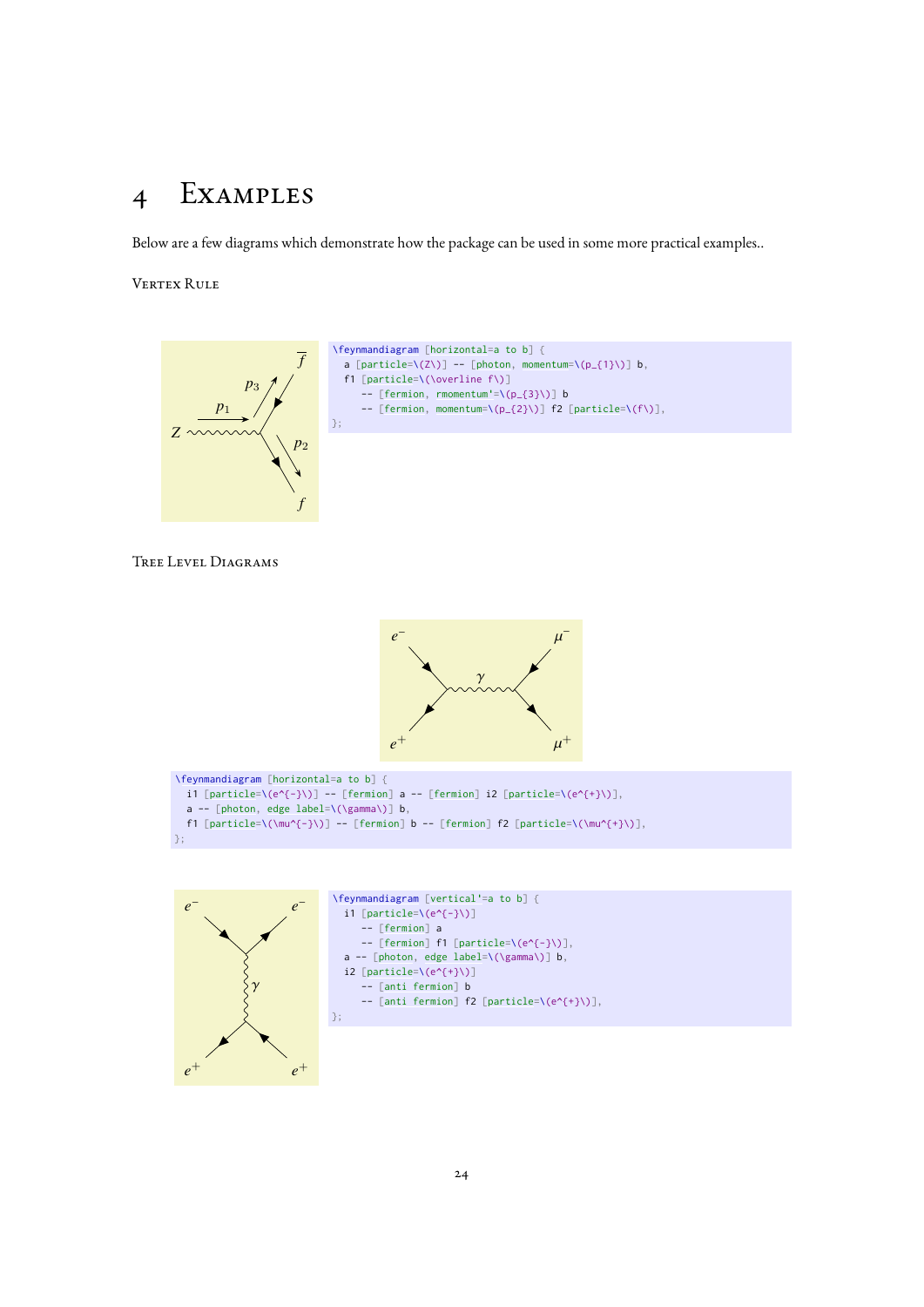

Loops



a -- [\[photon,](#page-19-1) [momentum=](#page-21-0) $\pmb{\setminus} (p \pmb{\setminus})$ ] b -- [\[fermion,](#page-19-0) [half left,](#page-22-1) [momentum=](#page-21-0)\(k\)] c -- [\[fermion,](#page-19-0) [half left,](#page-22-1) [momentum=](#page-21-0)\(k-p\)] b, c -- [\[photon,](#page-19-1) [momentum=](#page-21-0) $\{(p\})$ ] d, };



[\feynmandiagram](#page-9-0) [\[layered layout,](#page-14-1) [horizontal=](#page-12-1)a to b] [\[edges](#page-16-2)[=gluon\]](#page-20-0) {  $\{i1, i2\}$  -- a -- [\[half left\]](#page-22-1) b -- [half left] a, b -- {f1, f2},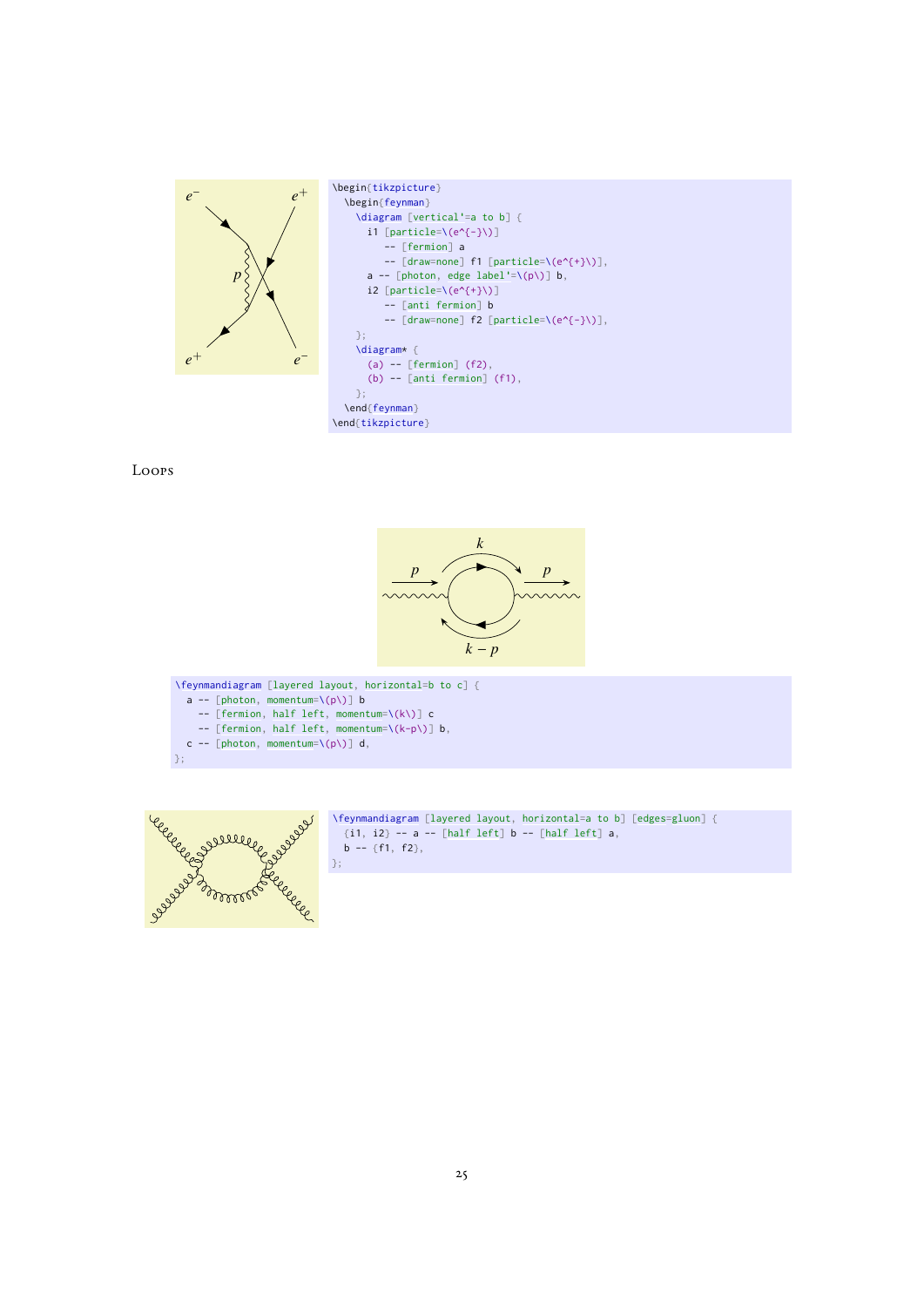### Box Diagrams



```
\feynmandiagram [layered layout, horizontal=a to b] {
  % Draw the top and bottom lines
  i1 [particle=\(d\)]
     -- [fermion] a
     --[photon,edge label=\(W^{-}\)] b
     --[fermion][particle=\(\mu^{-}\)],
  i2 [particle=\(\overline s\)]
     -- [anti fermion] c
     -- [photon, edge label'=\(W^{+}\)] d
     -- [anti fermion] f2 [particle=\(\mu^{+}\)],
  % Draw the two internal fermion lines
  [fermion,edge label'=\(q\)] c },
  { [same layer] b[anti fermion,edge label=\(\nu_{\mu}\)] d},
};
```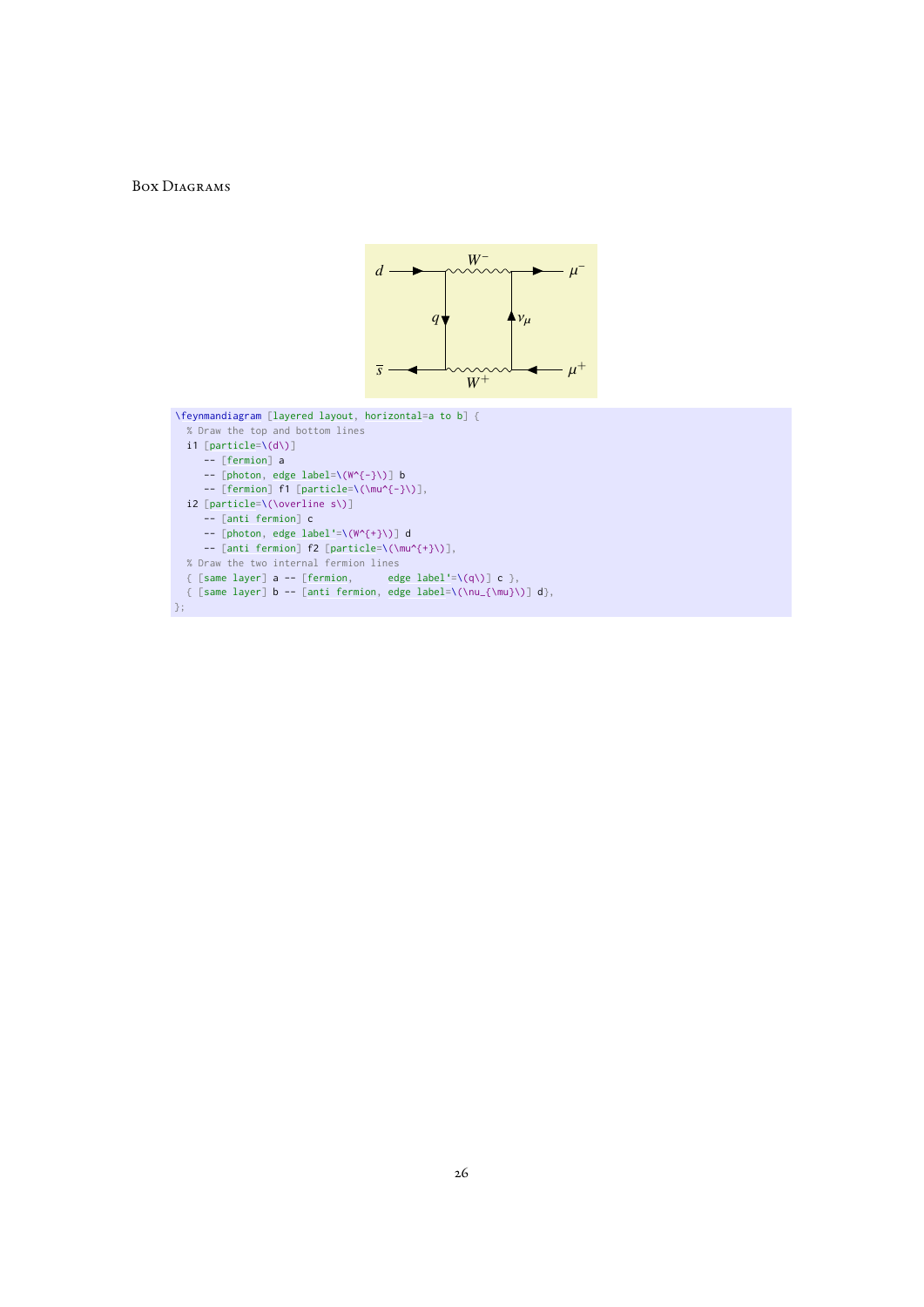### Meson decay and mixing

```
\overline{b} \longrightarrow \longleftarrow \longleftarrow \overline{u}d d
                                                                          u
                                                      W^+B^0+
                                                                               −
\begin{tikzpicture}
  \begin{feynman}
    \text{vertex} (a1) \{\text{Voverline} b\}\;\vertex[right=1.5cm of a1] (a2);
    \vertex[right=1cm of a2] (a3);
    \vertex[right=1.5cm of a3] (a4) {\(\overline{\vee\})\};
    \vert \text{vertex}[below=2em of a1] (b1) {\langle \text{d}\rangle};\vert \text{vertex}[below=2em of a4] (b2) {\setminus (d\setminus)};%% See section 13.5 of PGF/TikZ manual
    \vertex at ($(a2)!0.5!(a3)!0.5cm!90:(a3)$) (d);
    %% Equivalent way to obtain (d):
    % \vertex at (\frac{6}{2})!0.5!(b3) + (0, -0.5cm)\ (d);
    \text{Vertex}[\text{above=of a4}](c1) {\{\Upsilon(u)\}};\vertex[above=2em of c1] (c3) {\(\overline d\)};
    \vertex at ($(c1)!\ 0.5!(c3) - (1cm, 0)$) (c2);\diagram* {
      (a4) -- [fermion] (a3) -- [fermion] (a2) -- [fermion] (a1),
      (b1) -- [fermion] (b2),
      [fermion,out=in=45] (c2) -- [fermion, out=-45, in=180] (c1),
      (a2)[boson,quarter left] (d) -- [boson, quarter left] (a3),
      [boson,edge label=\(W^{*}{+}\)] (c2),
    };
    \draw [decoration={brace}, decorate] (b1.south west) -- (a1.north west)
          node [pos=0.5, left] \{\(B^{\wedge}\{0\}\)\};\draw [decoration={brace}, decorate] (c3.north east) -- (c1.south east)
          node [pos=0.5, right] {\(\pi^{\{+}\})};\draw [decoration={brace}, decorate] (a4.north east) -- (b2.south east)
          node [pos=0.5, right] \{\(\pi^{-}\})\};
  \end{feynman}
\end{tikzpicture}
```
*d*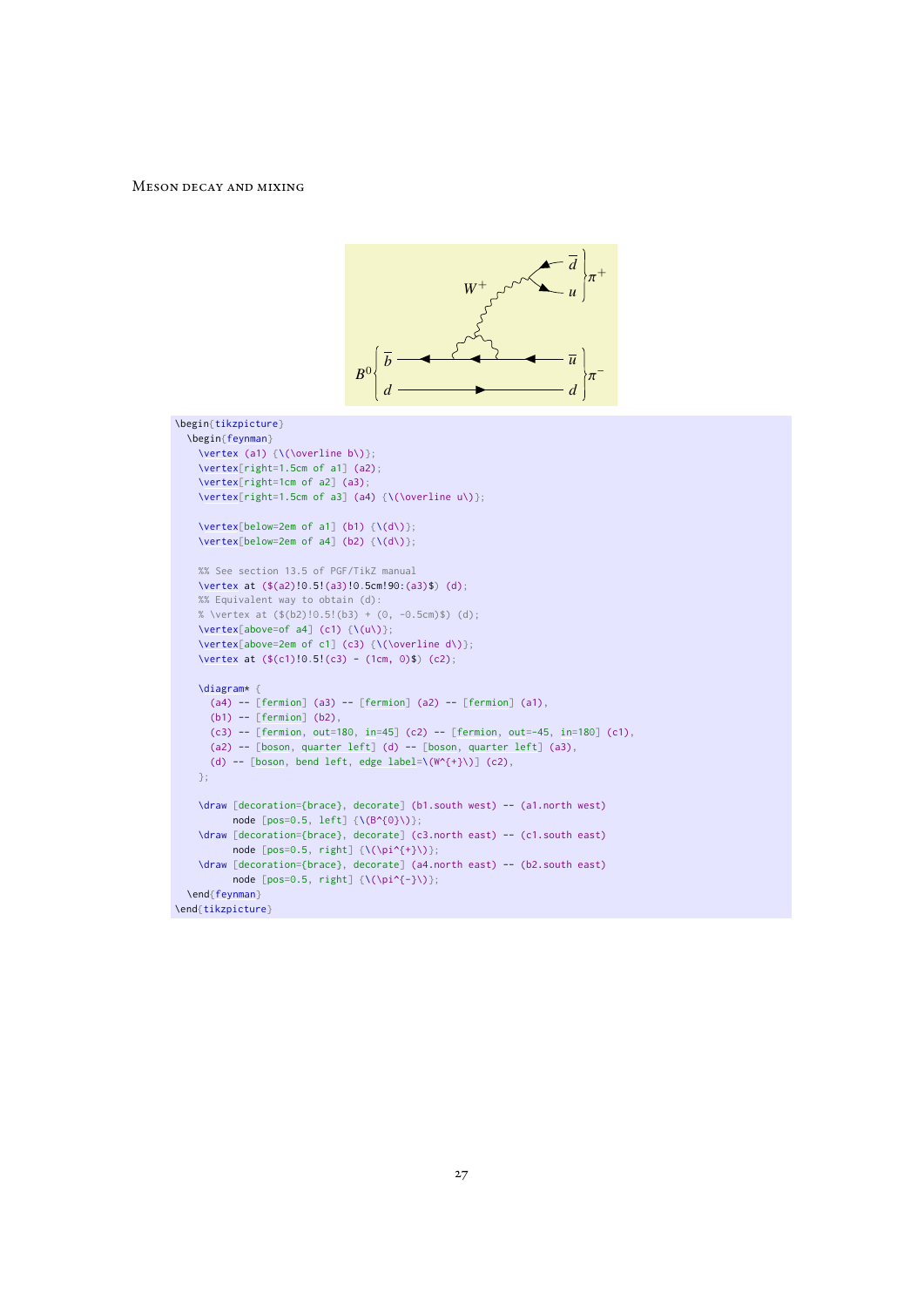

```
\begin{tikzpicture}
  \begin{feynman}
    \vertex (a1) {\(\overline b\)};
    \vertex[right=1cm of a1] (a2);
    \vertex[right=1cm of a2] (a3);
    \vert \text{vertex}[\text{right=1cm of a3}] (a4) \{(\text{b}\)\};\vertex[right=1cm of a4] (a5);
    \vert \text{vertex}[\text{right=2cm of a5}] (a6) \{ \langle u \rangle \};\vert \text{vertex}[below=2em of a1] (b1) {\langle \text{data}\rangle};\vertex[right=1cm of b1] (b2);
    \vertex[right=1cm of b2] (b3);
    \vertex[right=1cm of b3] (b4) {\(\overline d\)};
    \vertex[below=2em of a6] (b5) {\(\overline d\)};
    \vertex[above=of a6] (c1) {\(\overline u\)};
    \vertex[above=2em of c1] (c3) \{\{(d\})\};
    \vertex at ($(c1)!0.5!(c3) - (1cm, 0)$) (c2);
    \diagram* {
      {[edges=fermion]
        (b1) -- (b2) -- (a2) -- (a1),
        (b5) -- (b4) -- (b3) -- (a3) -- (a4) -- (a5) -- (a6),
      },
      [boson,edge label=\(W\)] (a3),
      [boson,edge label'=\(W\)] (b3),
      (c1) -- [fermion, out=180, in=-45] (c2) -- [fermion, out=45, in=180] (c3),
     [boson,edge label=\((\mathbb{W}^{\wedge}\{-\})] (c2),
    };
    \draw [decoration={brace}, decorate] (b1.south west) -- (a1.north west)
         node [pos=0.5, left] \{\(B^{\land}0\})\};\draw [decoration={brace}, decorate] (c3.north east) -- (c1.south east)
          node [pos=0.5, right] \{\(\pi^{\{-\}})\};\draw [decoration={brace}, decorate] (a6.north east) -- (b5.south east)
          node [pos=0.5, right] \{\(\pi^{\{+}\})\};\end{feynman}
\end{tikzpicture}
```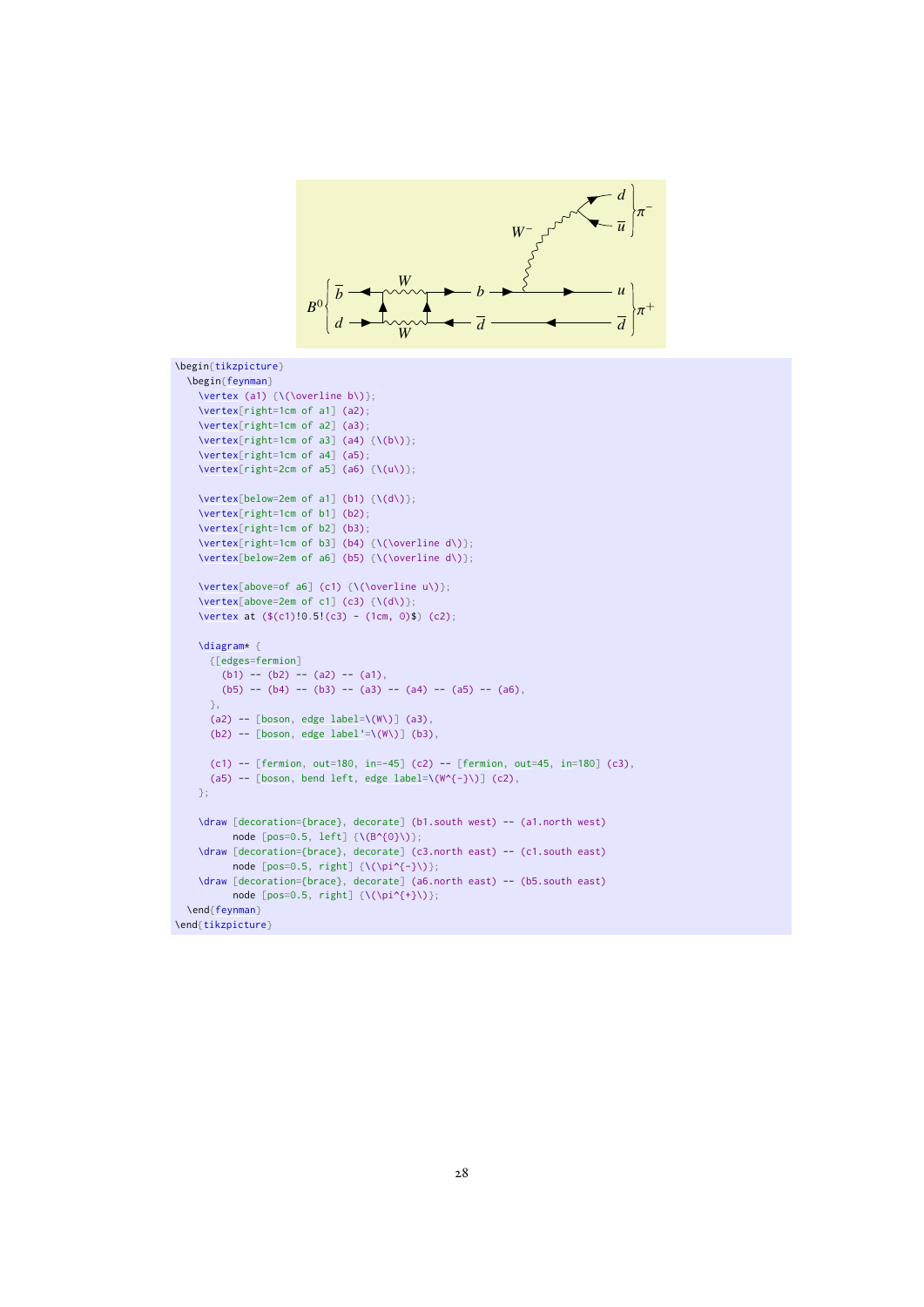

```
\begin{tikzpicture}
  \begin{feynman}
    \lvert \text{(a1) } \{\text{(overline b)}\};\vertex[right=2cm of a1] (a2);
    \vertex[right=0.5cm of a2] (a3);
    \vertex[right=0.5cm of a3] (a4);
    \vertex[right=2cm of a4] (a5) {\(\overline s\)};
    \vert \text{vertex}[below=2cm of a1] (b1) {\setminus (d\setminus)};\vert \text{vertex}[below=2cm of a5] (b2) \{(\text{d}\i) \};\vertex[below=1.5em of a5] (c1) \{\setminus (s\})\};
    \vertex[above=1.5em of b2] (c3) {\(\overline s\)};
    \vertex at ($(c1)!0.5!(c3) - (1cm, 0)$) (c2);\diagram* {
     {[edges=fermion]
        (a5) -- (a4) -- (a3) -- (a2) -- (a1),
      },
      (b1) -- [fermion] (b2),
      (c3) -[fermion,out=in=-60] (c2) - [fermion, out=60, in=180] (c1),
      (a3)[gluon, bend right] (c2),
      [boson,out=in=looseness=edge label'=\(W^{+}\)] (a2)
    };
    \draw [decoration={brace}, decorate] (b1.south west) -- (a1.north west)
         node [pos=0.5, left] \{\(B^{\wedge}\{0\})\};\draw [decoration={brace}, decorate] (a5.north east) -- (c1.south east)
          node [pos=0.5, right] {\(\phi\)};
    \draw [decoration={brace}, decorate] (c3.north east) -- (b2.south east)
          node [pos=0.5, right] {\(K^{0}\)};
  \end{feynman}
\end{tikzpicture}
```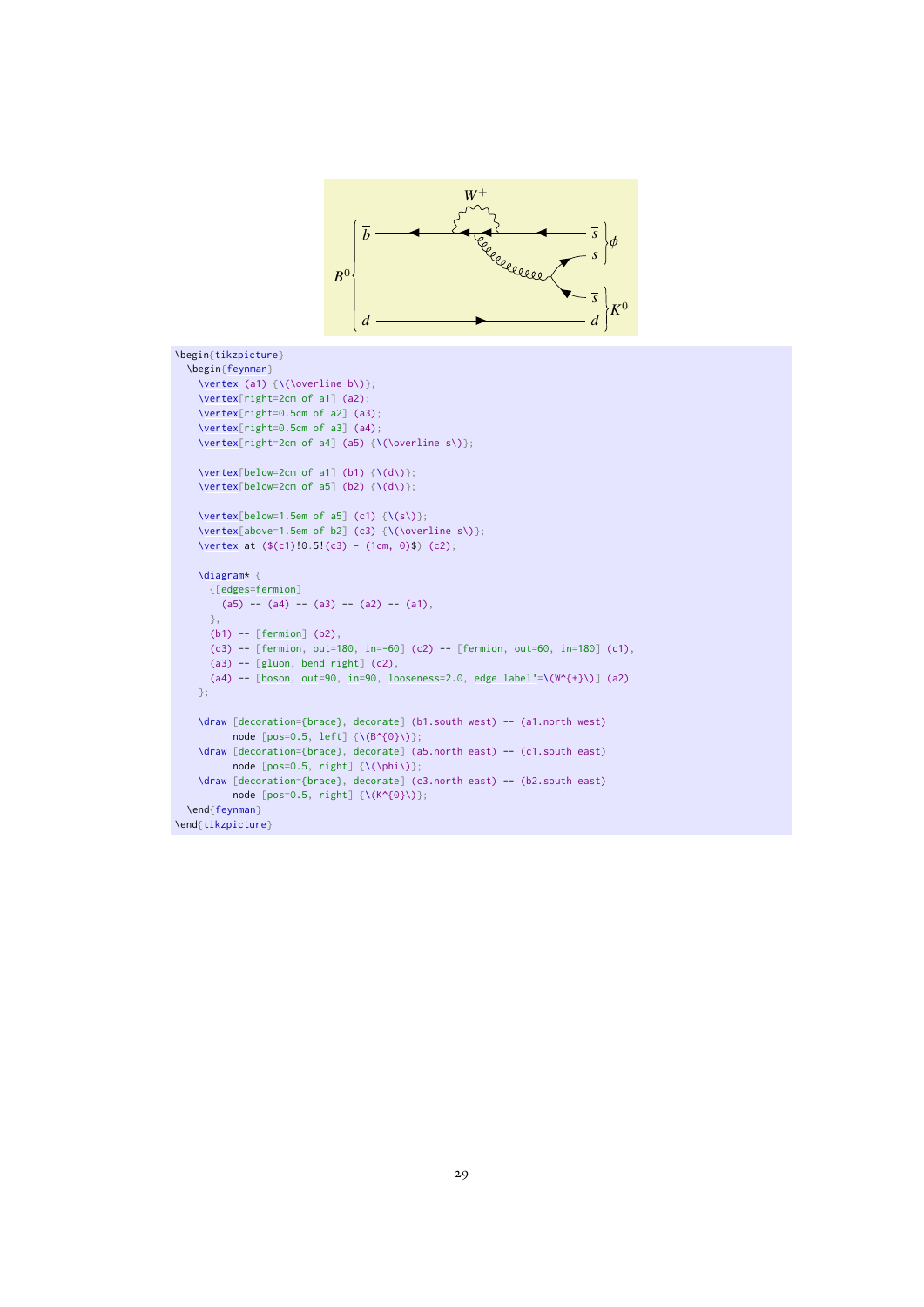# **INDEX**

This index only contains automatically generated entries. A good index should also contain carefully selected keywords. This index is not a good index.

anti charged boson key, [19](#page-19-8) anti charged scalar key, [19](#page-19-8) anti fermion key, [20](#page-20-9) anti majorana key, [20](#page-20-9) arrow distance key, [22](#page-22-5) arrow shorten key, [22](#page-22-5) arrow style key, [22](#page-22-5) baseline key, [12](#page-12-5) blob key, [17](#page-17-5) boson key, [18](#page-18-2) charged boson key, [19](#page-19-8) charged scalar key, [19](#page-19-8) crossed dot key, [17](#page-17-5) \diagram, [9,](#page-9-7) [10](#page-10-1) dot key, [16](#page-16-3) edge label key, [20](#page-20-9) edge label' key, [20](#page-20-9) edges key, [16](#page-16-3) empty dot key, [17](#page-17-5) Environments feynman, [9](#page-9-7) every (edge style) key, [18](#page-18-2) every (vertex shape) key, [16](#page-16-3) every diagram key, [13](#page-13-4) every edge key, [18](#page-18-2) every feynman key, II execute at begin feynman key, II execute at end feynman key, II fermion key, [19](#page-19-8) feynman environment, [9](#page-9-7) \feynmandiagram, [9](#page-9-7) ghost key, [19](#page-19-8) gluon key, [20](#page-20-9) /graph drawing/ horizontal, [12](#page-12-5) horizontal', [12](#page-12-5) layered layout, [14](#page-14-3) spring electrical layout, [14](#page-14-3)

> spring layout, [14](#page-14-3) tree layout, [15](#page-15-1) vertical, [12](#page-12-5) vertical', [12](#page-12-5)

half left key, [22](#page-22-5) half right key, [22](#page-22-5) horizontal key, [12](#page-12-5) horizontal' key, [12](#page-12-5) in key, [22](#page-22-5) inline key, II insertion key, [20](#page-20-9) label distance key, [21](#page-21-6) label style key, [22](#page-22-5) large key, [13](#page-13-4) layered layout key, [14](#page-14-3) looseness key, [23](#page-23-2) majorana key, [20](#page-20-9) medium key, [13](#page-13-4) momentum key, [21](#page-21-6) momentum' key, [21](#page-21-6) nodes key, [16](#page-16-3) out key, [22](#page-22-5) particle key, [17](#page-17-5) photon key, [19](#page-19-8) plain key, [18](#page-18-2) quarter left key, [22](#page-22-5) quarter right key, [22](#page-22-5) relative key, [23](#page-23-2) reversed momentum key, [21](#page-21-6) reversed momentum' key, [21](#page-21-6) rmomentum key, [21](#page-21-6) rmomentum' key, [21](#page-21-6) scalar key, [19](#page-19-8) size key, [20](#page-20-9) small key, [13](#page-13-4) spring electrical layout key, [14](#page-14-3) spring layout key, [14](#page-14-3) square dot key, [17](#page-17-5) style key, [20](#page-20-9) /tikz/ baseline, [12](#page-12-5) edge label, [20](#page-20-9) edge label', [20](#page-20-9)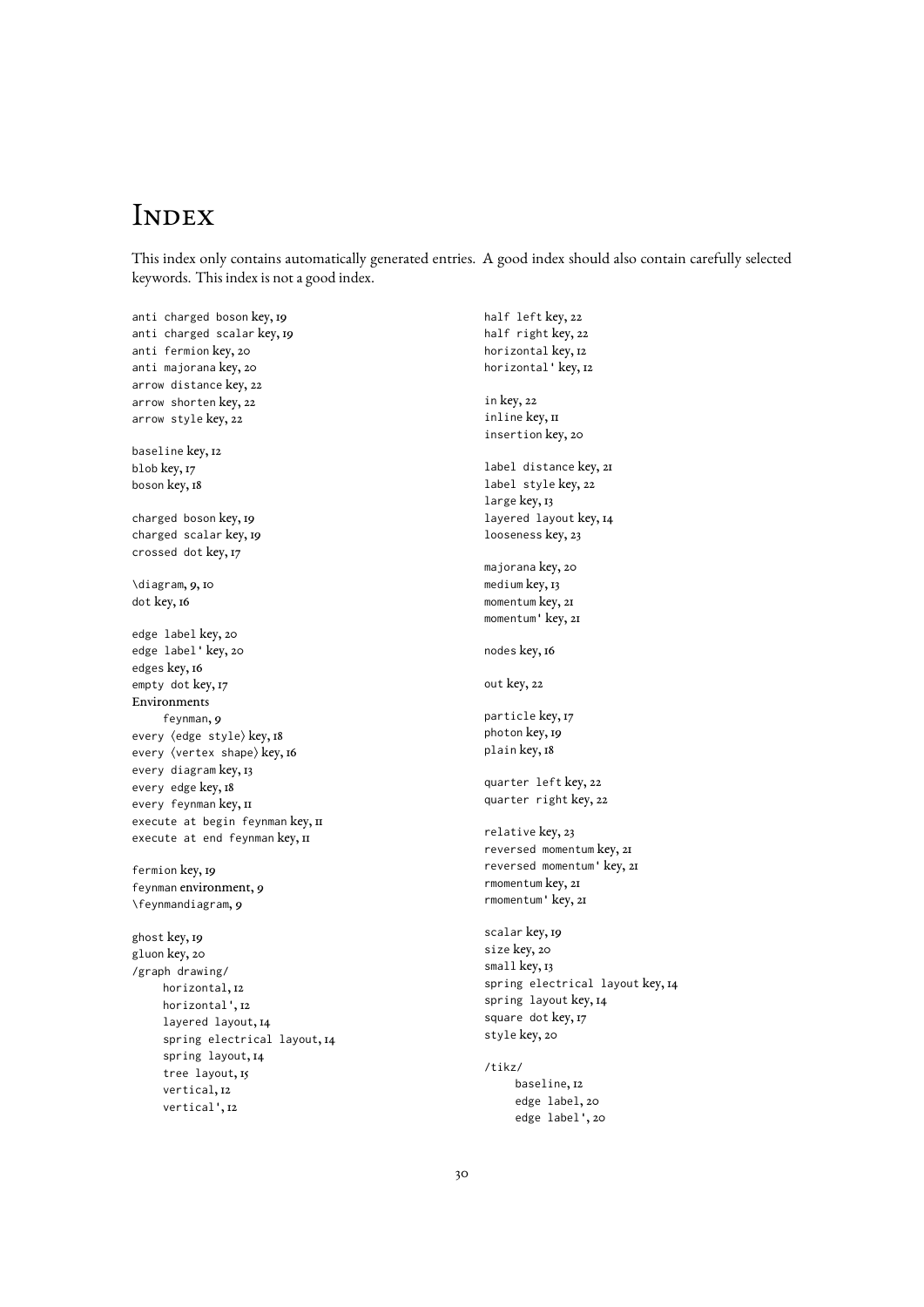graphs/ edges, [16](#page-16-3) nodes, [16](#page-16-3) in, [22](#page-22-5) looseness, [23](#page-23-2) out, [22](#page-22-5) relative, [23](#page-23-2) /tikzfeynman/ anti charged boson, [19](#page-19-8) anti charged scalar, [19](#page-19-8) anti fermion, [20](#page-20-9) anti majorana, [20](#page-20-9) blob, [17](#page-17-5) boson, [18](#page-18-2) charged boson, [19](#page-19-8) charged scalar, [19](#page-19-8) crossed dot, [17](#page-17-5) dot, [16](#page-16-3) empty dot, [17](#page-17-5) every (edge style), [18](#page-18-2) every (vertex shape), [16](#page-16-3) every diagram, [13](#page-13-4) every edge, [18](#page-18-2) every feynman, [11](#page-11-2) execute at begin feynman, II execute at end feynman, II fermion, [19](#page-19-8) ghost, [19](#page-19-8) gluon, [20](#page-20-9) half left, [22](#page-22-5) half right, [22](#page-22-5) inline, II insertion/ size, [20](#page-20-9) style, [20](#page-20-9) insertion, [20](#page-20-9) large, [13](#page-13-4) majorana, [20](#page-20-9) medium, [13](#page-13-4) momentum/ arrow distance, [22](#page-22-5) arrow shorten, [22](#page-22-5) arrow style, [22](#page-22-5) label distance, [21](#page-21-6) label style, [22](#page-22-5) momentum, [21](#page-21-6) momentum', [21](#page-21-6) particle, [17](#page-17-5) photon, [19](#page-19-8) plain, [18](#page-18-2) quarter left, [22](#page-22-5) quarter right, [22](#page-22-5) reversed momentum, [21](#page-21-6) reversed momentum', [21](#page-21-6) rmomentum, [21](#page-21-6) rmomentum', [21](#page-21-6)

scalar, [19](#page-19-8) small, [13](#page-13-4) square dot, [17](#page-17-5) vertex, [16](#page-16-3) \tikzfeynmanset, [9](#page-9-7) tree layout key, [15](#page-15-1) \vertex, [9](#page-9-7) vertex key, [16](#page-16-3) vertical key, [12](#page-12-5) vertical' key, [12](#page-12-5)